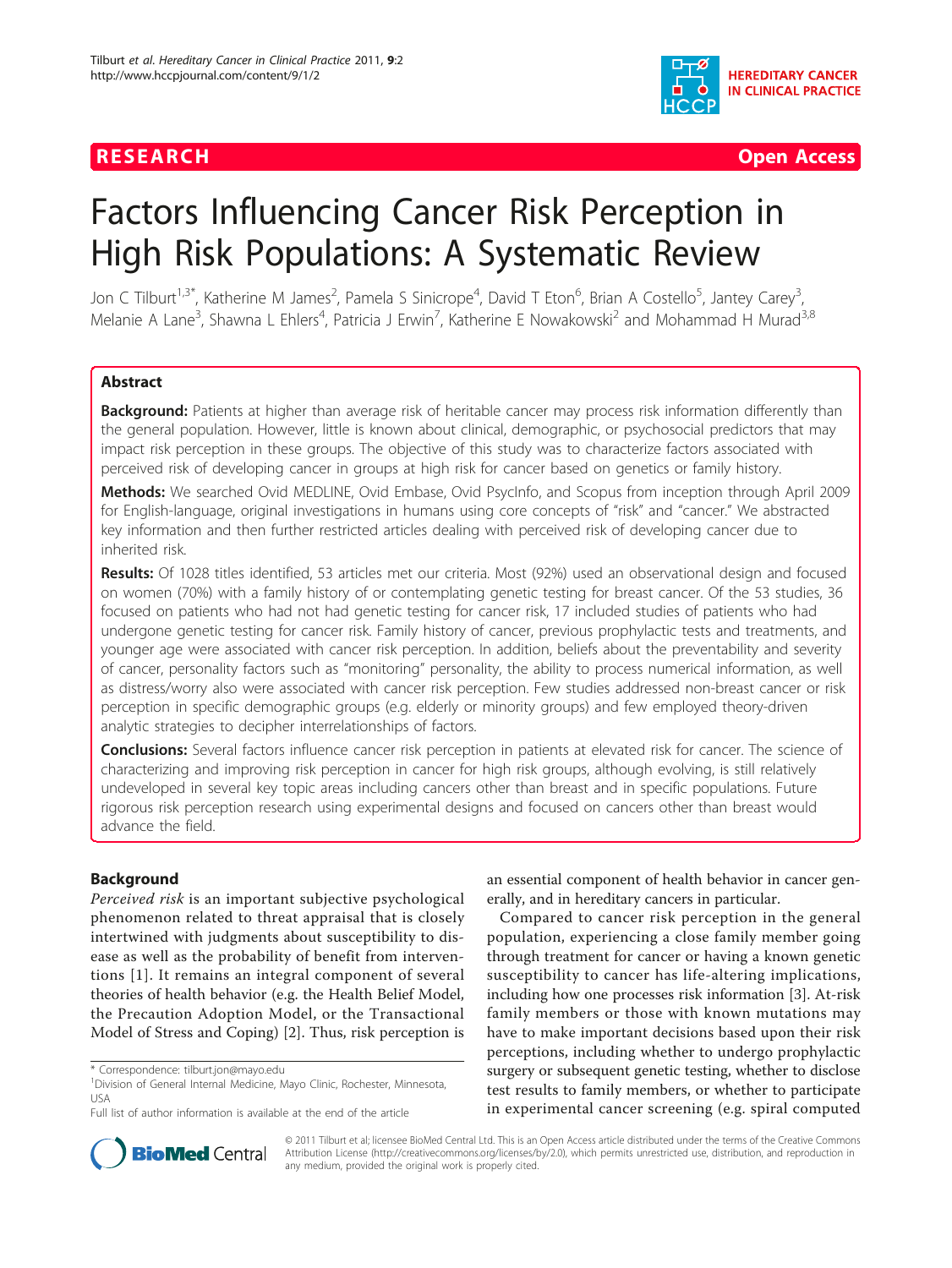tomography). Moreover, misperception of risk has been shown to both increase and decrease use of preventive health services and therefore can have significant implications for the health of those at greater than average risk of developing cancer.

The existing research on cancer risk perception is scattered across disciplines (i.e. health services research, psychooncology, health communication) and across populations (i.e. cancer patients and the general public) [[2\]](#page-13-0). In a recent narrative review, Klein and Stefanek discuss the role of innumeracy, heuristics, motivational factors, and emotional influences in shaping risk perception and the implications for cancer risk perception [[4](#page-13-0)]. They conclude that the psychology of risk perception should elicit caution among clinicians hoping to accurately convey risk information to patients and call for a research strategy that spans the fields of medical decision-making and health communication.

The little remaining empirical literature synthesizing data regarding cancer risk perception either focuses on a specific cancer such as breast cancer [\[5](#page-13-0)], or describes interventions to improve risk communication in cancer. However, little is said about the key clinical, demographic, or psychosocial predictors that may shape risk perception [[6\]](#page-13-0), all of which are critical factors for tailoring interventions that align patients' perceptions of risk with their calculated risk [\[7\]](#page-13-0).

We undertook a systematic review to rigorously characterize the existing empirical literature on factors that may influence perceived risk of getting cancer for those at high risk for cancer in order to form an empiricallygrounded conceptual model for future cancer risk communication research.

#### Methods

The report of this protocol-driven systematic review adheres to the Preferred Reporting Items for Systematic reviews and Meta-Analyses (PRISMA) statement [[8\]](#page-13-0). Protocol details are available upon request.

#### Eligibility criteria

Studies were eligible if they evaluated associations between psychosocial, clinical, or demographic factors and cancer risk perception (or similar terms such as perceived susceptibility or risk interpretation). Eligible studies sampled individuals who had one or more known or suspected non-modifiable risks for hereditary cancer such as family history or having a positive genetic test. We excluded studies that sampled exclusively from the general population, average risk populations, or healthcare providers. We initially included studies regardless of their design or sample size and excluded review articles, commentaries, letters not containing original data, and studies that were exclusively

qualitative due to the unfeasibility of data abstraction. We excluded studies in which the focus was on establishing associations of risk factors with outcomes or behaviors if they did not evaluate predictors of risk perception, interpretation or communication. Similarly, we excluded educational interventions aimed exclusively at raising awareness of risk. The characteristics of reviewed studies are provided in Table [1.](#page-2-0)

#### Search strategy

An expert reference librarian designed and conducted an electronic search strategy with input from study investigators focused on factors that may influence risk perception relevant to clinical care. We searched Ovid MEDLINE, Ovid Embase, Ovid PsycInfo, and Scopus from inception through April 2009. Only English language articles were selected. The core concepts were risk (MeSH term: risk management) and cancer (MeSH terms: neoplasms limited to diagnosis, treatment, epidemiology prognosis, mortality). A series of terms and text words were added such as patient education, attitude of patients and health care personnel, educational status, comprehension, communication in the context of decision making, choice, preferences, and uncertainty. In addition, we sought additional references from bibliographies of eligible studies and content experts. A detailed list of subject headings and text words is available upon request.

#### Assessment of study eligibility

Teams of two reviewers working independently and in duplicate screened all abstracts and titles and, upon retrieval of candidate studies, reviewed the full text to determine eligibility. Disagreements were resolved through discussion or by arbitration through a third reviewer. The mean chance-adjusted agreement (kappa) was 0.70.

#### Data extraction and synthesis

Teams used standardized forms to extract descriptive, methodological, and key variable data from all eligible studies. We used an online reference management system for systematic reviews to conduct study selection and data extraction (SRS 4.0 Mobius Analytics, Ottawa, Ontario, Canada).

Data collected from the vetted studies included study design, description of the population, description of the risk of cancer, analytical techniques, and the theoretical model tested. From each study, we extracted data regarding the type and strength of associations between psychosocial, clinical, and/or demographic factors and cancer risk perception, interpretation and/or communication. Disagreements between reviewers at this stage were also resolved by discussion or third-reviewer arbitration.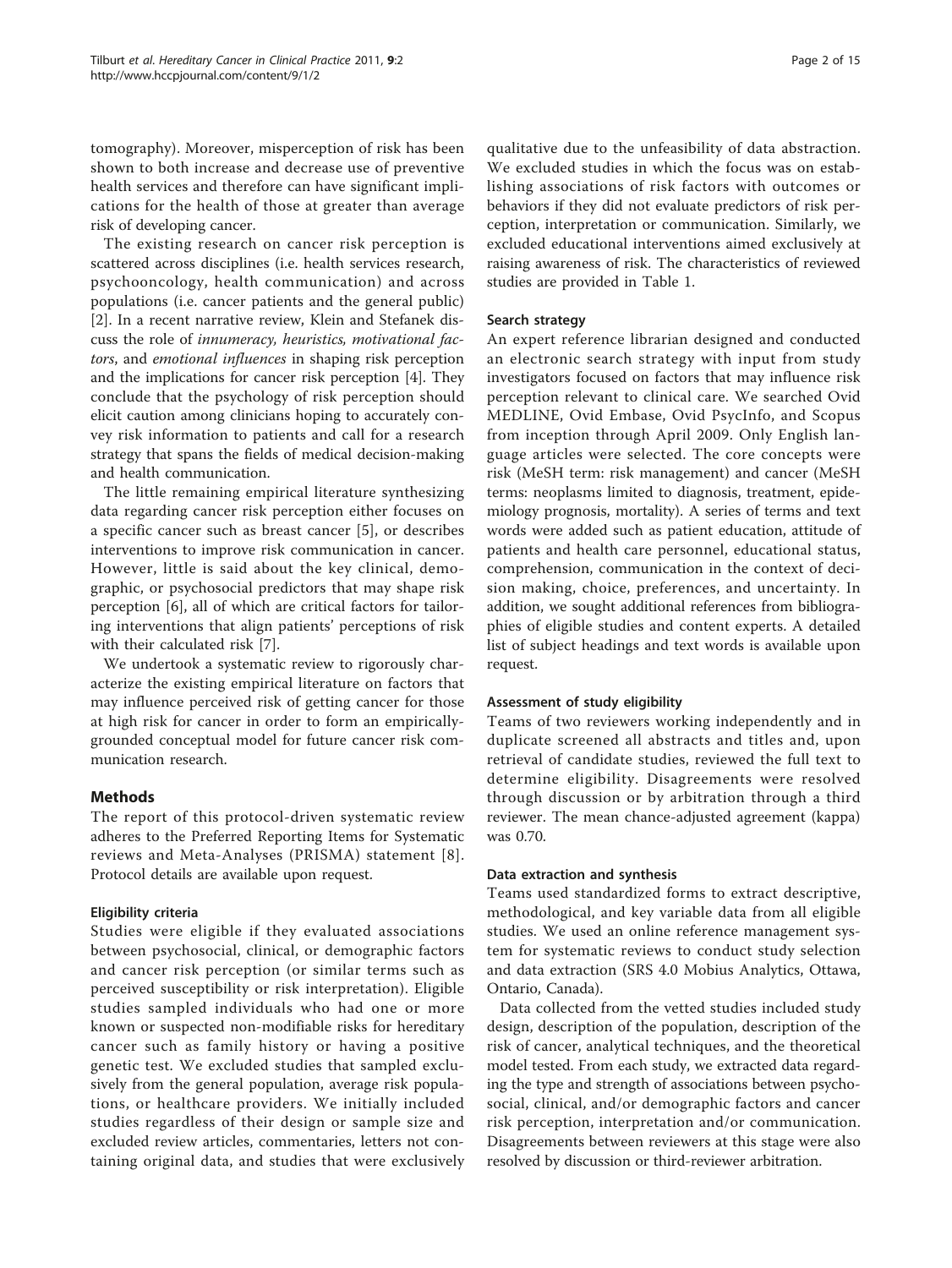<span id="page-2-0"></span>Table 1 Description of 53 studies reporting clinical, demographic or psychosocial factors related to risk perception in cancer in patients at high risk for cancer

| <b>Study Characteristics</b>                              | No. (%) of Studies |
|-----------------------------------------------------------|--------------------|
| <b>Study Design</b>                                       |                    |
| Experimental (e.g. RCT)                                   | 4(8)               |
| Observational                                             | 49 (92)            |
| Cross-sectional                                           | 20 (38)            |
| Cohort (retrospective or prospective)                     | 15(28)             |
| Case-control                                              | 4(8)               |
| Other                                                     | 10(19)             |
| <b>Study Population Type<sup>a</sup></b>                  |                    |
| Non-Genetic                                               | 36 (68)            |
| Genetic                                                   | 17(32)             |
| <b>Study Population Characteristics</b>                   |                    |
| Gender Representation                                     |                    |
| Male only                                                 | 2(4)               |
| Female only                                               | 37 (70)            |
| Mixed                                                     | 14(26)             |
| Hispanic ethnicity reported                               | 6(11)              |
| Race reported <sup>b</sup>                                | 36 (67)            |
| White/Caucasian                                           | 29 (55)            |
| Black/African American                                    | 11(21)             |
| Asian                                                     | 6(11)              |
| American Indian                                           | 4(8)               |
| Hawaiian/ Pacific Islander                                | 3(6)               |
| Other                                                     | 17(31)             |
| Type(s) of Cancer Studied                                 |                    |
| Breast                                                    | 34 (64)            |
| Ovarian                                                   | 16(30)             |
| Colon                                                     | 12 (23)            |
| Prostate                                                  | 2(4)               |
| Utilized a Theoretical Model of Health<br><b>Behavior</b> | 7(13)              |
| Methods of Measuring Risk Perceptions <sup>c</sup>        |                    |
| Single Item                                               | 37 (70)            |
| Multiple Item                                             | 15(28)             |
| Categorical Measures                                      | 35 (66)            |
| Absolute                                                  | 18 (34)            |
| Comparative                                               | 23 (43)            |
| Continuous                                                | 25 (47)            |
| Absolute                                                  | 24 (45)            |
| Comparative                                               | 3(6)               |
| <b>Factors</b>                                            |                    |
| Clinical                                                  | 39 (74)            |
| Demographic                                               | 16 (30)            |
| Psychosocial                                              | 32 (60)            |

<sup>a</sup>Some studies included a mix of high risk and average risk/healthy individuals.

<sup>b</sup>Some studies included multiple race categories, therefore percentages do not add to 100.

<sup>c</sup>Some studies included multiple measures, therefore percentages do not add to 100.

Considering the heterogeneity of the included studies in terms of design, population, type of cancer and outcome measures, and because the review was designed to generate (not test) hypotheses for future research, we did not conduct a meta-analysis. Data were tabulated and categorized according to the factors that affected risk perception. Narrative synopses describing the tested associations and the main findings of each study are presented (Tables [2](#page-3-0) & [3](#page-8-0)). These summaries provided the empirical basis upon which to build a conceptual model of factors influencing risk perception in cancer (Figure [1](#page-10-0)). Since the included studies were mostly of a cross-sectional design, the quality of evidence was considered to be low and at high risk of bias. Therefore we did not extract data about bias protection measures in the included studies.

#### Results

#### Search results

Our search identified 1028 candidate articles for abstract review. After screening abstracts (when present), we excluded 524 articles and retrieved 504 full text articles. Of these, 184 fulfilled the basic inclusion criteria, but 131 of these were excluded for being exclusively qualitative, addressing risk perception among healthcare providers, including exclusively patients who already had cancer or patients with one or more modifiable risks for cancer, such as smoking. This left 53 articles that met all inclusion and exclusion criteria (Figure [2](#page-10-0)). Of those 53 studies, 36 reported participants with elevated risk who had not undergone genetic testing, and 17 reported participants who had undergone genetic testing.

#### Study designs

Table 1 describes the characteristics of the 53 included studies. Most of the studies (92%) had an observational study design and only four were experimental.

#### Study populations

Thirty-eight studies (70%) reported exclusively female populations, with most (14) of the remaining 16 including both genders. The majority (67%) included race information, but relatively few included non-white populations and made race-related inferences.

#### Cancers

The majority of studies (64%) addressed risk perception of breast cancer, followed by ovarian cancer (often along with breast cancer risk) (30%), colorectal cancer (23%), and prostate cancer (4%). Some studies examined multiple cancers.

#### Risk perception measures & theories

A range of self-reported measures of risk perception were employed across studies. These measures used a variety of total item numbers, categorical as well as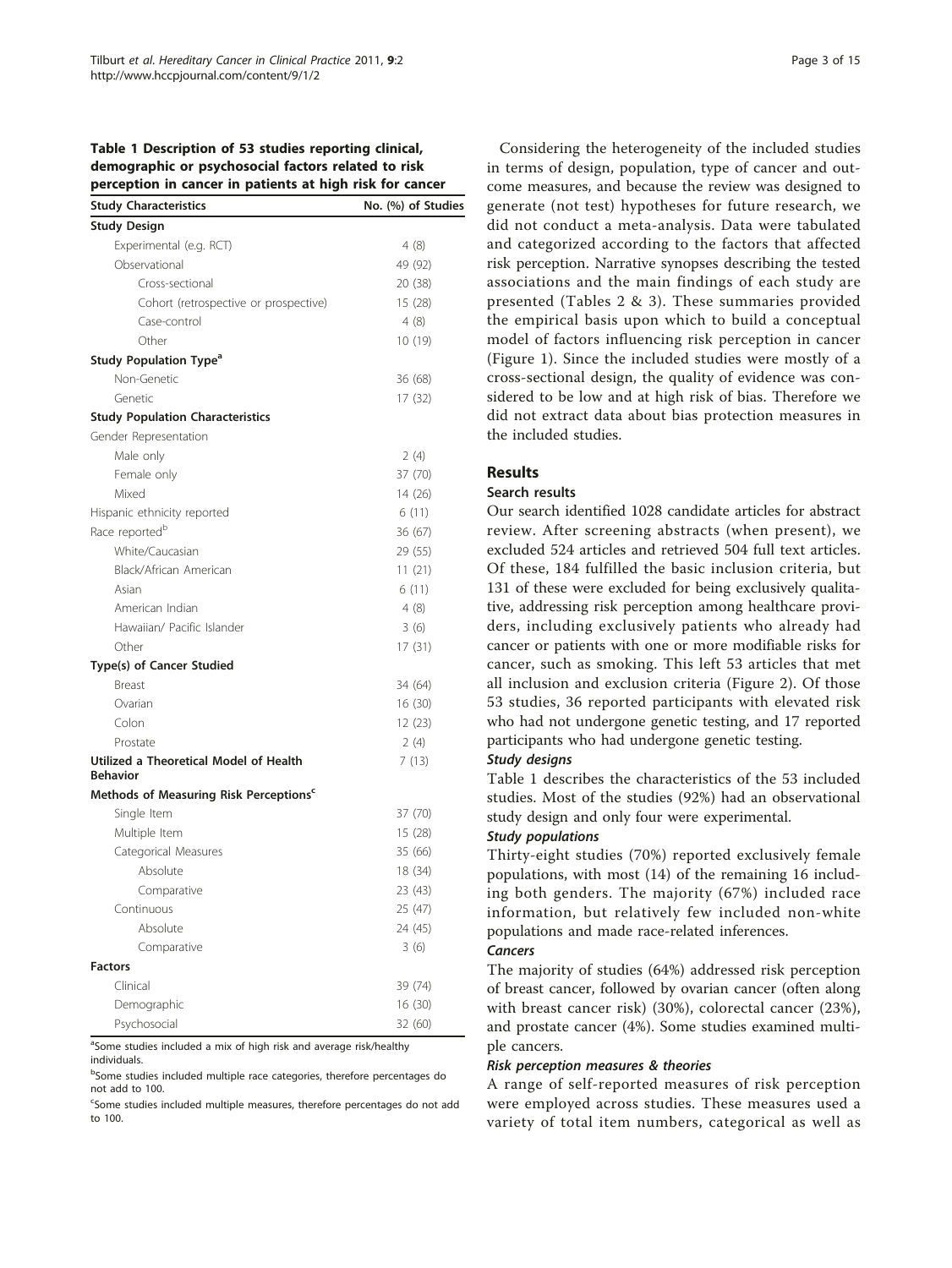<span id="page-3-0"></span>

| First author, Design<br>year |                                         | Cancer<br><b>Type</b> | No. sub-<br>jects | Age (years)                            | Gender<br>M/F/M<br>$+F$ |                                                                                                               | <b>Tested Factors Influencing Risk Perception</b>          |                                                         | <b>Study Synopsis</b>                                                                                                                                                                                                                                                                                                                                                                                                   |  |
|------------------------------|-----------------------------------------|-----------------------|-------------------|----------------------------------------|-------------------------|---------------------------------------------------------------------------------------------------------------|------------------------------------------------------------|---------------------------------------------------------|-------------------------------------------------------------------------------------------------------------------------------------------------------------------------------------------------------------------------------------------------------------------------------------------------------------------------------------------------------------------------------------------------------------------------|--|
|                              |                                         |                       |                   |                                        |                         | Clinical                                                                                                      | Demographic                                                | Psychosocial                                            |                                                                                                                                                                                                                                                                                                                                                                                                                         |  |
| Haas, 2005<br>$[30]$         | Observational.<br>prospective<br>cohort | Breast                | 1619              | Range 40-74                            | F.                      | Previous childbirth;<br>+ FH of breast<br>cancer; BMI; Prior<br>breast biopsy; Prior<br>abnormal<br>mammogram | Age;<br>Race;<br>Marital status:<br>Education level        |                                                         | Studied women's objective & subjective risks for<br>developing BC. Younger women overestimated<br>future BC risk. For women at average BC risk, Asian<br>Pacific Islanders and women with FH of BC were<br>more likely to overestimate risk. For women at<br>high BC risk, younger women were more likely to<br>accurately perceive risk, and black women (vs.<br>whites) were less likely to accurately perceive risk. |  |
| Rowe, 2005<br>$[31]$         | Observational,<br>cross-sectional       | Breast                | 66                | Mean 40, Range<br>25-59                | F                       | + FH of breast<br>cancer                                                                                      | Marital status;<br>Age; Ethnicity;<br>Employment<br>status | Locus of Control;<br>Breast cancer-<br>specific control | Studied women with & without FH of BC. Married<br>women more likely to perceive lower risk of BC<br>than unmarried women. Women with +FH of BC<br>perceived higher risk for BC. Internal locus of<br>control and breast cancer-specific control were<br>significantly related to women's perceived<br>likelihood of remaining free of breast cancer.                                                                    |  |
| Gil, 2003 [47]               | Observational,<br>case-control          | Breast                | 84                | Range 18-53                            | F.                      | + FH of breast<br>cancer                                                                                      |                                                            |                                                         | Studied distress, perception of BC risk, screening<br>behaviors, coping skills, personality and quality of<br>life in Spanish cohort of women with & without<br>FH of BC. Women with FHBC overestimated their<br>risk of developing breast cancer.                                                                                                                                                                      |  |
| Lebel, 2003<br>$[34]$        | Observational,<br>cross-sectional       | <b>Breast</b>         | 25                | Mean 56                                | F                       | + FH of breast<br>cancer                                                                                      |                                                            | Distress;<br>Venting & denial<br>coping strategies      | Interviewed women with suspicious mammograms<br>at two time points: immediately after being put on<br>biopsy wait-list and immediately before biopsy.<br>Higher perceived risk of malignancy correlated<br>with distress and use of venting and denial coping<br>strategies.                                                                                                                                            |  |
| Fang, 2003<br>$[48]$         | Observational,<br>cross-sectional       | Ovarian               | 76                | Mean 42, Range<br>22-71                | F.                      | + FH of breast or<br>ovarian cancer                                                                           |                                                            |                                                         | Studied women with FH of ovarian cancer and<br>their intention to undergo prophylactic<br>oophorectomy. Perceived risk levels were not<br>associated with family history of ovarian cancer or<br>with family history of breast or ovarian cancer.                                                                                                                                                                       |  |
| Hatcher, 2001<br>[26]        | Observational,<br>prospective<br>cohort | Breast                | 143               | Grp 1 median<br>38, Grp 2<br>median 40 | F.                      | Prophylactic<br>mastectomy status                                                                             |                                                            |                                                         | Studied women with increased risk of developing<br>BC who were offered bilateral prophylactic<br>mastectomy and who accepted or declined the<br>surgery. Acceptors were more likely than decliners<br>to believe it inevitable that they would develop<br>breast cancer.                                                                                                                                                |  |
| Wellisch, 2001<br>$[49]$     | Observational,<br>prospective<br>cohort | <b>Breast</b>         | 430               | Mean 43, Range<br>$15 - 78$            | F.                      | Depression status                                                                                             |                                                            |                                                         | Studied women who presented to a high risk<br>breast cancer clinic. When estimating their own<br>risk of developing breast cancer, women scoring<br>above the CES-D (depression scale) cut-off point<br>reported higher personal risk estimates than did<br>women scoring below the cut-off point.                                                                                                                      |  |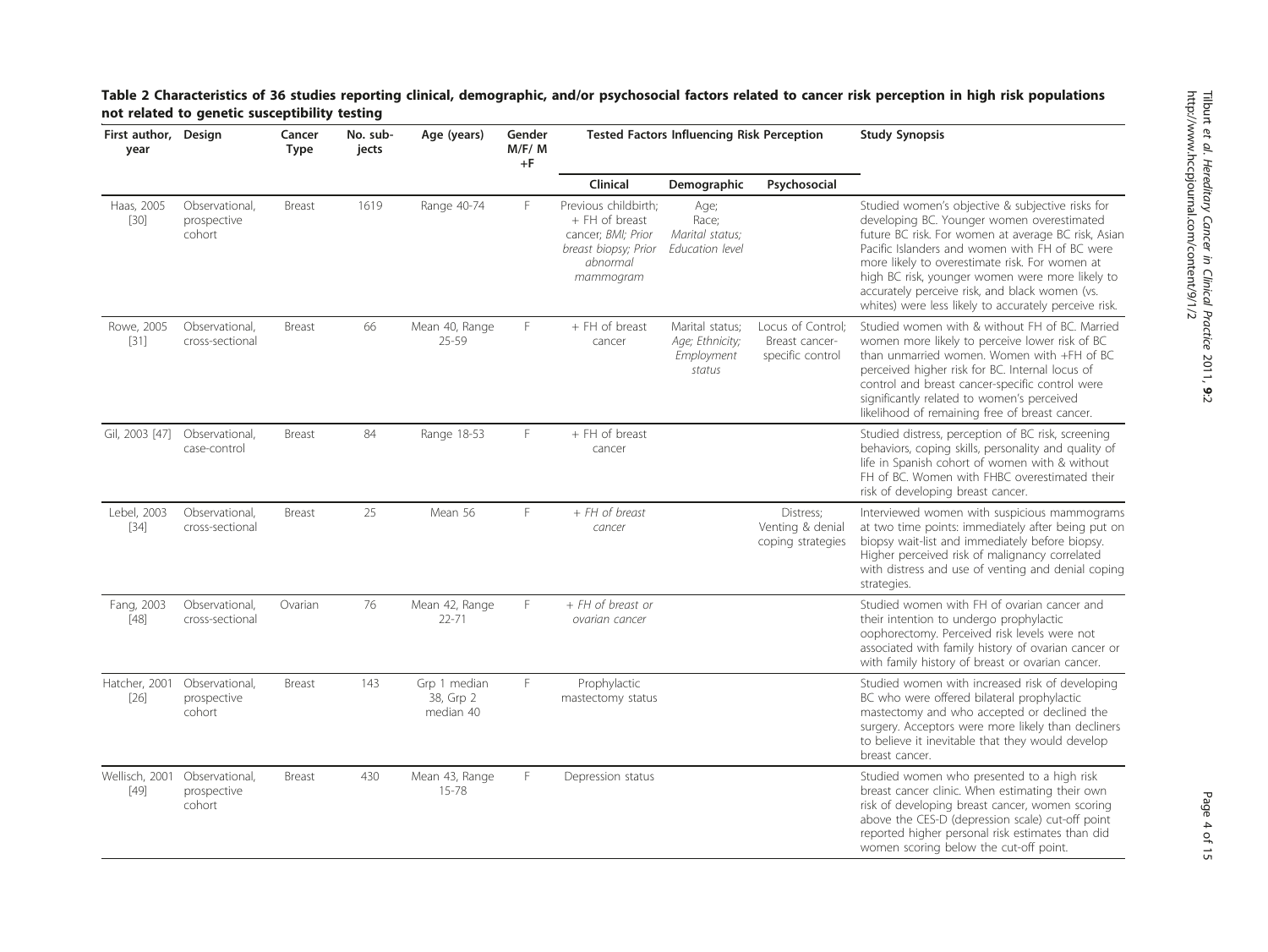| $[35]$                                 | Audrain, 1997 Observational,<br>prospective<br>cohort | Breast;<br>Ovarian | 256 | Mean 44, Range<br>$21 - 73$     | F  |                                                                  |                                               | General distress;<br>Perceived control<br>over BC             | Studied women with a family history of breast or<br>ovarian cancer who self-referred for genetic<br>counseling. Women with higher levels of general<br>distress had heightened BC PR, though this effect<br>was moderated by having low perceptions of<br>control over the development of breast cancer. |
|----------------------------------------|-------------------------------------------------------|--------------------|-----|---------------------------------|----|------------------------------------------------------------------|-----------------------------------------------|---------------------------------------------------------------|----------------------------------------------------------------------------------------------------------------------------------------------------------------------------------------------------------------------------------------------------------------------------------------------------------|
| Schwartz,<br>1995 [43]                 | Observational,<br>cross-sectional                     | Ovarian            | 103 | Mean 42, Range<br>18-74         | F. | Age of diagnosis<br>for FDR with<br>ovarian cancer               |                                               | Intrusive thoughts;<br>Attentional Style;<br>Mood disturbance | Studied women with $\geq 1$ FDR with ovarian cancer.<br>Perceived risk of developing ovarian cancer was<br>positively correlated with intrusive thoughts and<br>monitoring, and was negatively correlated with<br>the age of diagnosis for FDR relative with ovarian<br>cancer.                          |
| Zikmund-<br>Fisher, 2008<br>$[50]$     | Experimental                                          | Endometrial        | 631 | Mean 59, Range<br>$40 - 74$     | F. |                                                                  |                                               | Numeracy                                                      | Studied women with elevated BC risk. Higher<br>numeracy was significantly associated with lower<br>perceived risk of side-effects of tamoxifen,<br>including endometrial cancer.                                                                                                                         |
| Mellon, 2008<br>$[3]$                  | Observational.<br>familial dyads                      | Breast:<br>Ovarian | 292 | Grp 1 mean 51,<br>Grp 2 mean 41 | F. | Cancer type of<br>affected relative:<br>+FH of cancer            | Race;<br>Age;<br>Income                       | Cancer worry                                                  | Studied dyads of adult breast & ovarian cancer<br>survivors and their unaffected female relatives.<br>Caucasian race was associated with higher risk<br>perceptions, as was income, older age, family<br>history of cancer, cancer type, and high levels of<br>cancer worry.                             |
| Salsman, 2004 Observational,<br>$[13]$ | cross-sectional                                       | Ovarian            | 624 | Grp 1 mean 57,<br>Grp 2 mean 57 | F. | Ovarian cancer<br>screening status                               |                                               |                                                               | Studied women undergoing routine transvaginal<br>sonography screening for ovarian cancer and an<br>age and education-matched healthy comparison<br>group. Perceptions of lifetime risk for OC did not<br>differ between the two groups.                                                                  |
| Beebe-<br>$[40]$                       | Observational,<br>Dimmer, 2004 cross-sectional        | Prostate           | 111 | Mean 54, Range<br>33-78         | M  | + FH of prostate<br>cancer                                       | Age; Marital<br>status;<br>Education<br>Level | Concern                                                       | Studied men whose brothers had been diagnosed<br>with prostate cancer. Men younger than their<br>affected brother, those with more than one<br>affected FDR, and those with higher levels of<br>concern had higher estimates of personal risk for<br>prostate cancer.                                    |
| Lobb. 2004<br>$[22]$                   | Observational                                         | Breast             | 158 | Grp 1 mean 39,<br>Grp 2 mean 51 | F. | Receiving written<br>summary of<br>genetic counseling<br>session |                                               |                                                               | Studied women from high risk BC families to<br>assess how communication regarding genetic<br>testing for BC was associated with various features<br>of communication. They found that having<br>received a written summary of the results was<br>associated with more accurate risk perception.          |
| Andrykowski,<br>2002 [36]              | Observational.<br>case-control                        | Breast             | 176 | Grp 1 mean 44,<br>Grp 2 mean 45 | F. | Undergoing breast<br>biopsy                                      |                                               | Impact of Events<br>Scale-intrusion &<br>avoidance            | Studied women with benign breast biopsy and a<br>healthy comparison group. No differences were<br>found between groups in perceived risk of BC.<br>Perceived BC risk was significantly negatively<br>associated with intrusion and avoidance scores on<br>the Impact of Events Scale.                    |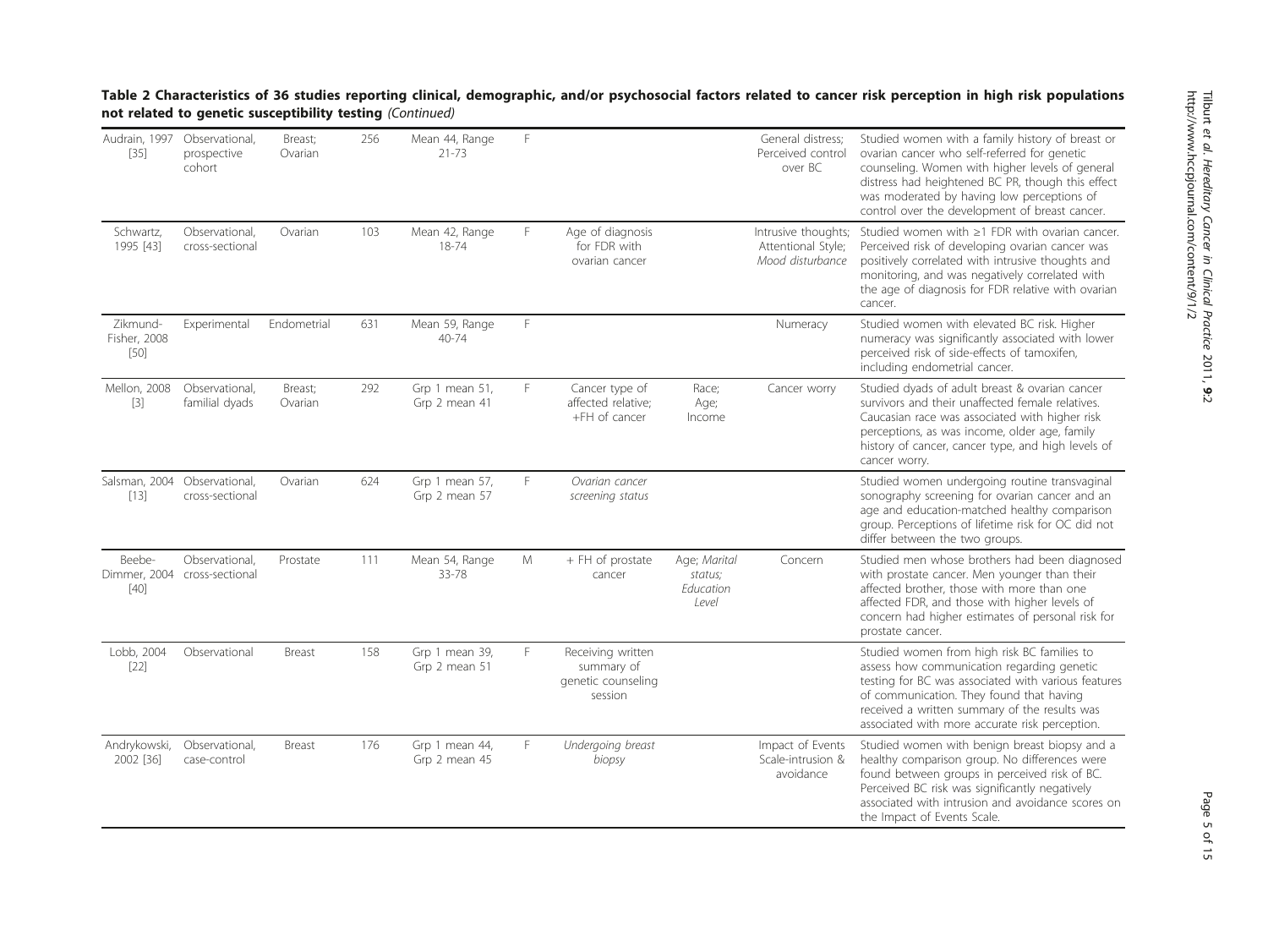| 2002 [32]               | Royak-Schaler, Observational,<br>cross-sectional | Breast  | 141                                                            | Range 23-81                                                       | F   | $> 1$ relative with<br>cancer                                                   | Race<br>Having more<br>complete<br>discussion with<br>doctor          |                                                                                   | Studied FDRs of breast cancer patients. Provider<br>discussions about FH and personal risk were<br>accompanied by increases in risk perception and<br>promoted compliance with screening goals.                                                                                                                                                   |
|-------------------------|--------------------------------------------------|---------|----------------------------------------------------------------|-------------------------------------------------------------------|-----|---------------------------------------------------------------------------------|-----------------------------------------------------------------------|-----------------------------------------------------------------------------------|---------------------------------------------------------------------------------------------------------------------------------------------------------------------------------------------------------------------------------------------------------------------------------------------------------------------------------------------------|
| Elit, 2001 [25]         | Observational,<br>cross-sectional                | Ovarian | 40                                                             | Mean 55                                                           | F.  | Oophor-ectomy<br>status                                                         |                                                                       |                                                                                   | Studied women with FH of OC who had<br>undergone prophylactic oophorectomy. Perceived<br>risk for OC was found to decrease significantly<br>after surgery.                                                                                                                                                                                        |
| Vernon, 2001<br>$[27]$  | Observational                                    | Colon   | 1955                                                           | No means given                                                    | M   | +FH of polyps or<br>colon cancer;<br>Colon screening<br>exam status             | Age;<br>Education<br>l evel                                           | Degree of familial<br>support; Cancer<br>worry                                    | Studied male autoworkers who participated in a<br>trial to increase CRC screening. At baseline, a<br>positive association was found between PR of<br>cancer and positive FH, family support for<br>screening, and worry about being diagnosed.                                                                                                    |
| Collins, 2000<br>$[39]$ | Observational                                    | Colon   | 127                                                            | Mean 47                                                           | M/F | Cancer worry                                                                    |                                                                       |                                                                                   | Studied patients presenting to a familial CRC clinic.<br>A significant negative association was found<br>between PR of bowel cancer and cancer worry.                                                                                                                                                                                             |
| Erblich, 2000<br>$[38]$ | Observational,<br>cross-sectional                | Breast  | 148                                                            | Mean 42                                                           | F.  | Maternal death due<br>to BC; Serving as<br>caregiver for mother<br>with BC      |                                                                       | Anxiety; IES-<br>intrusion &<br>avoidance; General<br>distress; BSI<br>depression | Studied women with and w/out FDRs with BC.<br>Among women with FH of BC, perceived risk was<br>positively correlated with anxiety, intrusion &<br>avoidance thoughts on the Impact of Events Scale,<br>and global distress.                                                                                                                       |
| Glanz, 1999<br>$[16]$   | Observational,<br>cross-sectional                | Colon   | 426                                                            | Mean 50, Range<br>19-84                                           | M/F |                                                                                 | Education<br>Level                                                    | Awareness of CRC<br>family history                                                | Studied FDRs of patients with CRC. Being a college<br>graduate and having an awareness of a relative<br>with CRC cancer were independently and<br>positively associated with risk perception.                                                                                                                                                     |
| Zakowski,<br>1997 [19]  | Observational                                    | Breast  | 89                                                             | Mean 42, Range<br>$23 - 55$                                       | F.  | Objective cancer<br>risk: +FH of breast<br>cancer; Death of<br>parent to cancer | IES-intrusion &<br>Age at time of<br>parent(s)'<br>avoidance<br>death |                                                                                   | Studied women with and without FH of BC.<br>Higher PR of BC was found in women with FH of<br>BC and women whose parent(s) had died of<br>cancer. Results suggested that high PR predicts<br>high levels of intrusive thoughts and avoidance<br>regarding BC.                                                                                      |
| Stefanek,<br>1995 [51]  | Observational                                    | Breast  | 164                                                            | Grp 1 mean 37,<br>Grp 2 mean 38                                   | F.  | Prophylactic<br>Mastectomy status                                               |                                                                       |                                                                                   | Studied women with $\geq$ 1 FDR diagnosed with BC<br>who underwent prophylactic mastectomy,<br>expressed an interested in surgery, or did not<br>express an interest. Women who underwent<br>surgery had significantly higher perceived risk than<br>women in the non-interest group.                                                             |
| Lerman, 1994<br>$[28]$  | Observational,<br>cross-sectional                | Breast  | Grp $1 n =$<br>179, Grp 2<br>$n = 238$ ,<br>Grp $3 n =$<br>363 | Grp 1 range 30-<br>75, Grp 2 range<br>20-75, Grp 3<br>range $20+$ | F   |                                                                                 | Age                                                                   |                                                                                   | Studied women with a FH of BC presenting to<br>three different clinics. At one site, women in the<br>30-34 and 50+ categories were significantly less<br>likely to perceive themselves as having and<br>elevated risk than were women in other age<br>groups. No other significant differences by age<br>were found in the two other study sites. |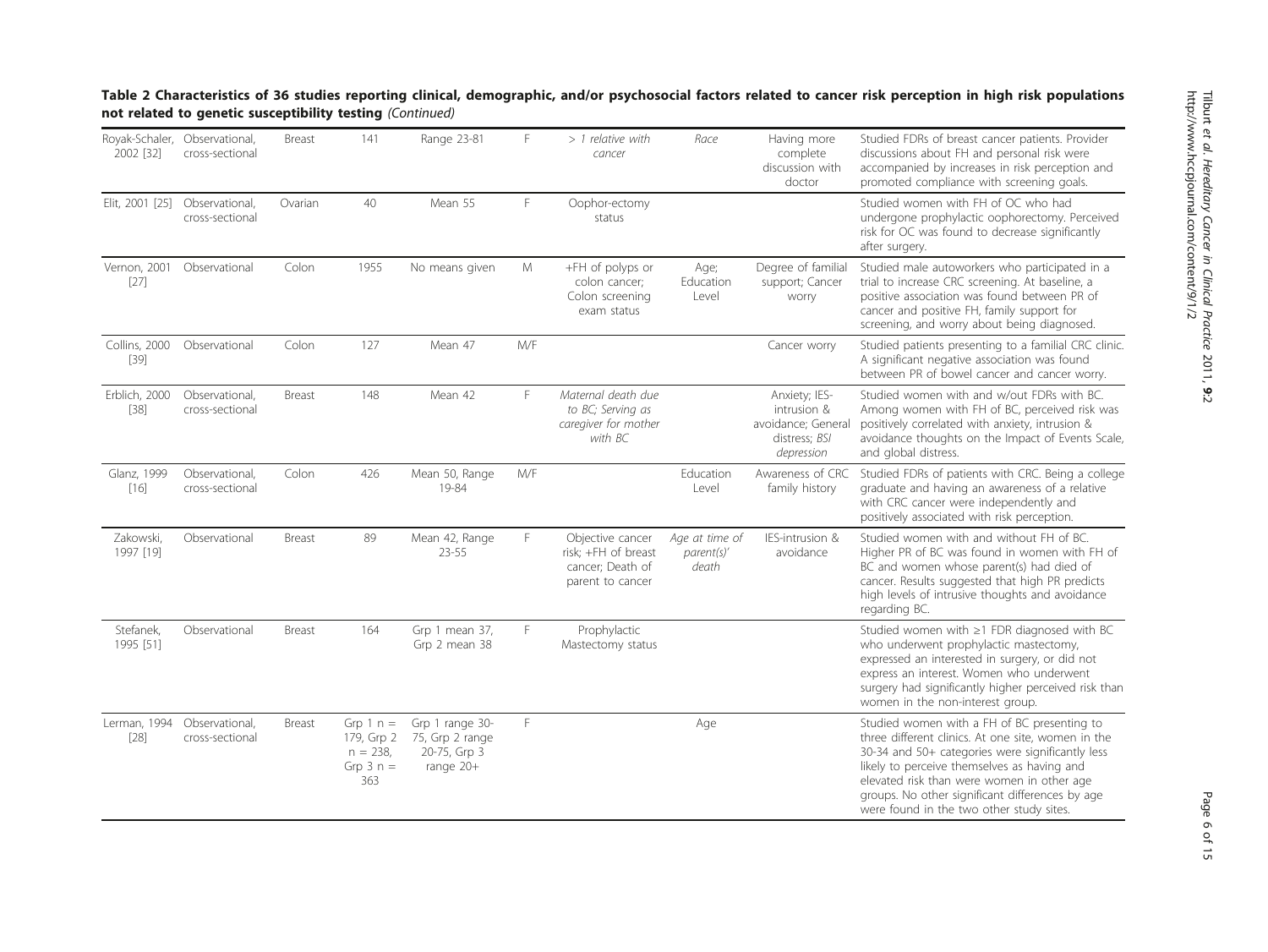| Bondy, 1992<br>$[52]$    | Observational.<br>cross-sectional                    | Breast                       | 30604 | Grp 1: 61% over<br>age 60, Grp 2:<br>51% under age<br>50 | F   | Objective risk<br>based on Gail<br>model; Degree of<br>FH. |      |                                     | Studied women with and w/out FDRs affected by<br>BC. Women with the highest relative risk scores for<br>breast cancer (based on the Gail model) more<br>likely to perceive high lifetime risk of breast cancer<br>compared to women in lower risk categories.<br>Women with FDRs affected by breast cancer had<br>higher perceived risk, particularly when those<br>relatives were their mother and sister. |
|--------------------------|------------------------------------------------------|------------------------------|-------|----------------------------------------------------------|-----|------------------------------------------------------------|------|-------------------------------------|-------------------------------------------------------------------------------------------------------------------------------------------------------------------------------------------------------------------------------------------------------------------------------------------------------------------------------------------------------------------------------------------------------------|
| Blalock, 1990<br>$[14]$  | Observational.<br>cross-sectional                    | Colon                        | 295   | Grp 1 mean 56,<br>Grp 2 mean 59                          | M/F |                                                            | Race | Self-perceived<br>heredity          | Studied people with CRC-affected siblings and an<br>average risk comparison group. High risk<br>individuals were more likely to rate heredity as a<br>risk-increasing factor than as a risk-decreasing<br>factor, and whites in the high risk group were<br>more likely than blacks to rate heredity as a risk-<br>increasing factor.                                                                       |
| $[23]$                   | Watson, 1999 Observational,<br>prospective<br>cohort | Breast                       | 282   | Median 37,<br>Range 19-76                                | F.  | Having undergone<br>genetic counseling                     |      | Intrusive thoughts;<br>Cancer worry | Studied women with a FH of BC. Genetic<br>counseling produced a modest shift in the<br>accuracy of perceived lifetime risk of BC. Women<br>with a higher than average PR of BC were more<br>likely to report intrusive thoughts and cancer<br>worry.                                                                                                                                                        |
| Cunningham,<br>1998 [37] | Observational,<br>case-control                       | Breast                       | 132   | Grp 1 mean 50;<br>Grp 2 mean 49                          | F.  |                                                            |      | Cancer worry                        | Studied women with benign breast problems and<br>a healthy comparison group. BC risk perceptions<br>were found to mediate differences between the<br>BBP and healthy comparison group in breast<br>cancer worry.                                                                                                                                                                                            |
| Miller, 2005<br>$[42]$   | Observational.<br>prospective<br>cohort              | Breast:<br>Ovarian           | 279   | Mean 46                                                  | E   |                                                            |      | Monitor status                      | Studied women who expressed concerns about<br>their risk for BC or OC during self-initiated calls to<br>a Cancer Information Service. High monitors, who<br>typically attend to and seek information,<br>demonstrated greater increases in knowledge and<br>perceived risk over the 6-month interval than low<br>monitors.                                                                                  |
| Emery, 2007<br>$[21]$    | Experimental                                         | Breast;<br>Colon;<br>Ovarian | 246   | ÷                                                        | M/F | Referral to a<br>genetics clinic                           |      |                                     | Studied patients referred to the Regional Genetics<br>Clinic by practices randomized to use either<br>Genetic Risk Assessment on the Internet with<br>Decision Support (GRAIDS) software or current<br>best practices. Patients who were not referred<br>from GRAIDS practices to the genetics clinic<br>showed lower mean risk perception than those<br>who were referred.                                 |
| $[20]$                   | Bjorvatn, 2007 Observational,<br>cross-sectional     | General<br>Cancer Risk       | 213   | Mean 42, Range<br>18-80                                  | M/F | Undergoing<br>genetic counseling                           |      | Cancer worry                        | Studied patients from genetic outpatient clinics of<br>three Norway hospitals. Perceptions of risk were<br>significantly reduced and more likely to be<br>accurate after genetic counseling compared to<br>before. After counseling, higher PR of developing<br>cancer was found to be correlated with higher<br>worry.                                                                                     |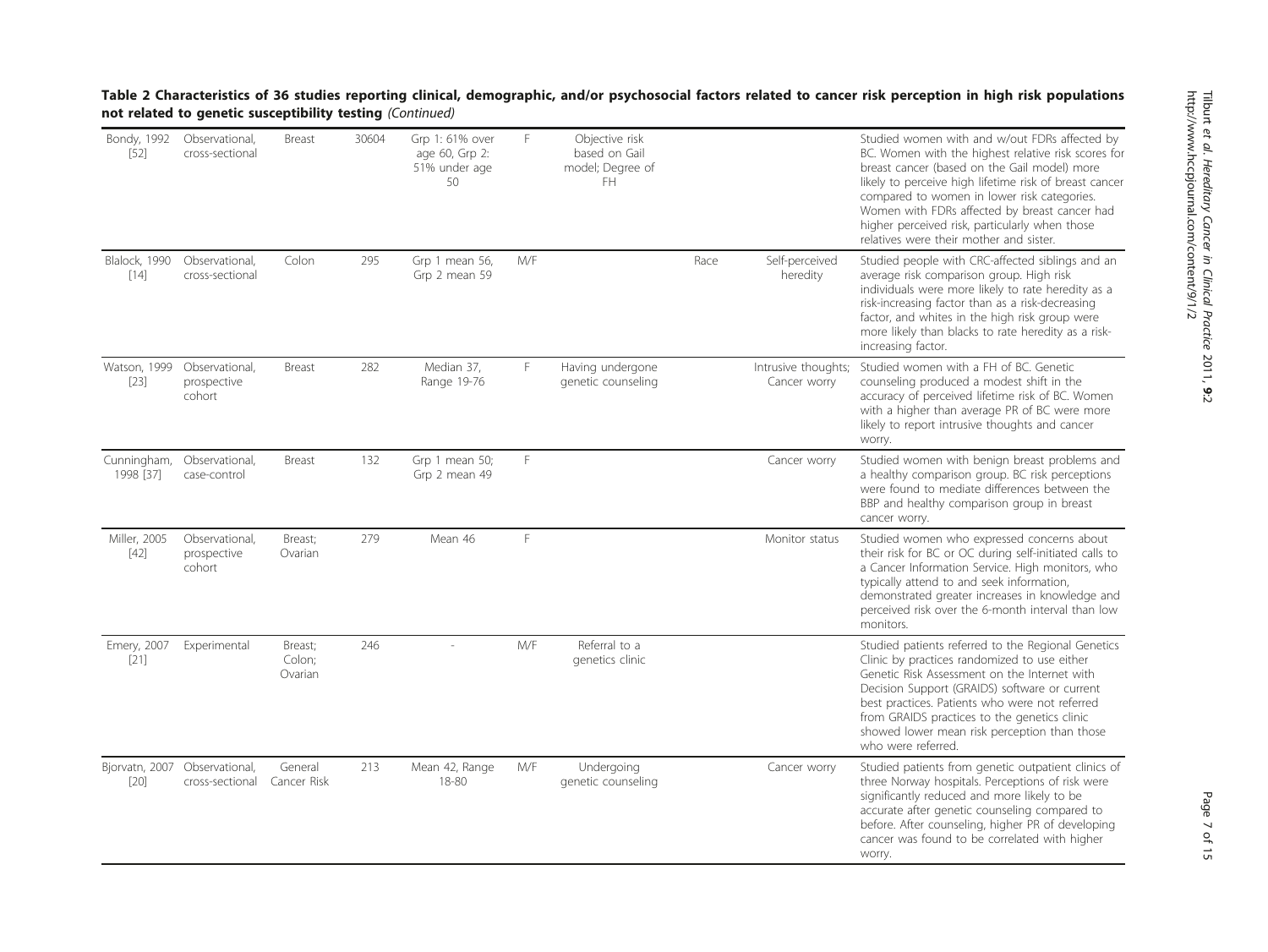| Ouillin.<br>2006 [45]    | Observational.<br>cross-sectional | Breast | 899 | Mean 50, SD 8                                                       | F.  | $+$ FH of cancer                                   | Race;<br>Fducation | Spiritual coping                                                                      | Studied women in the Women Improving<br>Screening Through Education & Risk Assessment<br>(WISER) study. Higher levels of spiritual coping<br>were associated with a lower perception of BC risk,<br>but only for women with a self-reported FH of<br>cancer. African-Americans were more likely to<br>perceive lower risk of BC than Caucasians. |
|--------------------------|-----------------------------------|--------|-----|---------------------------------------------------------------------|-----|----------------------------------------------------|--------------------|---------------------------------------------------------------------------------------|--------------------------------------------------------------------------------------------------------------------------------------------------------------------------------------------------------------------------------------------------------------------------------------------------------------------------------------------------|
| Lipkus, 2006<br>$[53]$   | Experimental                      | Colon  | 160 | Grp 1 mean 56;<br>Grp 2 mean 55;<br>Grp 3 mean 58;<br>Grp 4 mean 56 | M/F | Possession of<br>colorectal cancer<br>risk factors |                    | Exposure to<br>different types risk<br>communi-cation:<br>ambivalence to<br>screening | Studied adults who were off-schedule for having a<br>fecal occult blood test. Participants who thought<br>they had more CRC risk factors reported greater<br>perceived absolute and comparative risk.                                                                                                                                            |
| Cameron.<br>2006 [54]    | Observational.<br>cross-sectional | Breast | 303 | Range 18-82;<br>Grp 1 mean 44;<br>Grp 2 mean 43;<br>Grp 3 mean 25   | F.  | +FH of breast<br>cancer                            |                    | Worry                                                                                 | Studied general practitioner clinic attenders,<br>university students, and FDRs of BC survivors. A<br>moderate correlation between perceived risk and<br>worry was found. FDRs of BC survivors reported<br>higher perceived risk than university students and<br>clinic attenders.                                                               |
| Madalinska,<br>2005 [55] | Observational,<br>cross-sectional | Breast | 846 | Grp 1 mean 49;<br>Grp 2 mean 47                                     | F.  | OC preventive<br>measures                          |                    |                                                                                       | Studied women at high risk of OC. PR of<br>developing BC was significantly lower among<br>women who had undergone prophylactic bilateral<br>salpingo-oophorectomy than women undergoing<br>gynecologic screening.                                                                                                                                |
| Cappelli, 2005<br>[10]   | Observational,<br>case-control    | Breast | 110 | Mean 16                                                             | F.  | Family risk status                                 |                    |                                                                                       | Studied pairs of adolescent daughters whose<br>mothers had been treated for BC and daughters of<br>healthy mothers. Compared to adolescent<br>daughters of parents with no serious illnesses,<br>daughters of mothers with BC reported elevated<br>perceived risk of developing BC and an elevated<br>risk of having a BRCA mutation.            |

NOTE: Factors in italicized text indicate non-significant associations. Common abbreviations include PR = perceived risk; FH = family history; BC = breast cancer; CRC = colorectal cancer; OC = ovarian cancer; FDR = first-degree relative.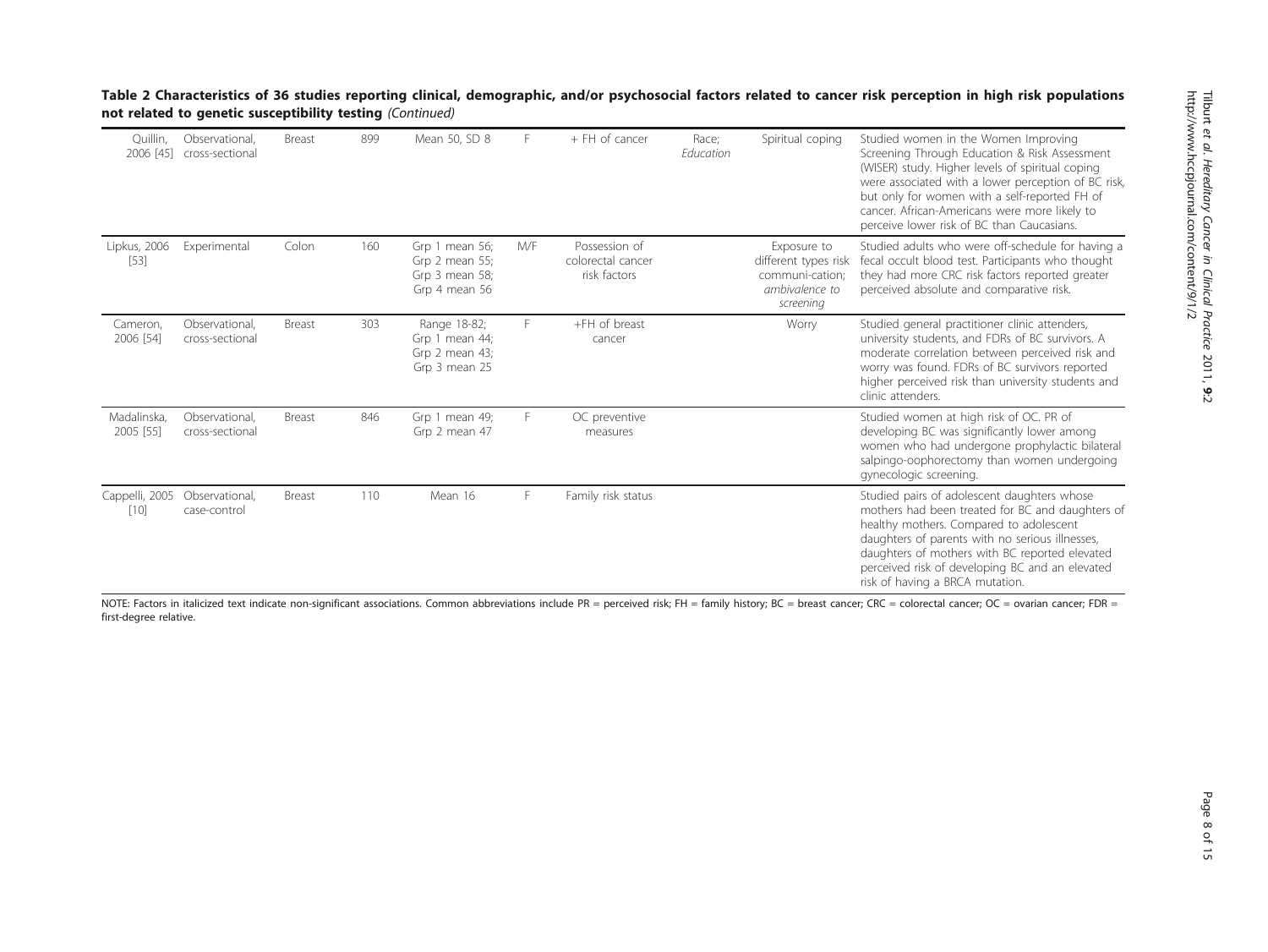| First<br>author,<br>year | Design                                    | Cancer<br>Type                                    | No.<br>sub-<br>jects | Age (years)                                         | Gender<br>M/F/M<br>$+F$ |                                                                                  |                                 | <b>Tested Factors Influencing Risk Perception</b>                                           | <b>Study Synopsis</b>                                                                                                                                                                                                                                                                                                                                      |
|--------------------------|-------------------------------------------|---------------------------------------------------|----------------------|-----------------------------------------------------|-------------------------|----------------------------------------------------------------------------------|---------------------------------|---------------------------------------------------------------------------------------------|------------------------------------------------------------------------------------------------------------------------------------------------------------------------------------------------------------------------------------------------------------------------------------------------------------------------------------------------------------|
|                          |                                           |                                                   |                      |                                                     |                         | <b>Clinical</b>                                                                  | Demographic                     | Psychosocial                                                                                |                                                                                                                                                                                                                                                                                                                                                            |
| Domanska,<br>2007 [29]   | Observational,<br>retrospective<br>cohort | Colon,<br>Endometrial                             | 47                   | Mean 49,<br>Range 24-76                             | $M + F$                 | Personal history of<br>cancer                                                    | Age;<br>Sex                     |                                                                                             | Studied individuals with hereditary nonpolyposis<br>colorectal cancer-causing mutations who underwent<br>genetic counseling. Women and mutation carriers < 50<br>yrs reported highest PR for colon cancer. A personal<br>history of HNPCC-related cancers was not associated with<br>PR for colon cancer.                                                  |
| Cappelli,<br>2001 [9]    | Observational                             | Breast;<br>Ovarian                                | 108                  | Grp 1 mean<br>40, Grp 2<br>mean 32                  | F.                      | $\geq$ 1 relative<br>diagnosed with BC                                           |                                 |                                                                                             | Studied women with ≥1 relative diagnosed with BC and<br>women from general population w/out cancer diagnosis.<br>Women in high risk group had a higher overall perceived<br>risk of getting cancer.                                                                                                                                                        |
| Peterson,<br>2008 [56]   | Observational                             | General<br>cancer risk;<br>p53 muta-<br>tion risk | 92                   | Mean 50,<br>Range 18-81                             | M/F                     |                                                                                  |                                 | Cancer-specific distress                                                                    | Studied individuals from Li-Fraumeni syndrome families at<br>high risk of having a p53 mutation. Higher perceived risk<br>of cancer and having a p53 mutation was associated with<br>higher cancer-specific distress.                                                                                                                                      |
| Codori,<br>2005 [33]     | Observational.<br>prospective<br>cohort   | Colon                                             | 101                  | Mean 44.<br>Range 18-81                             | M/F                     | +FH of colorectal<br>cancer; Objective<br>risk of CRC:<br>Depressive<br>symptoms | Age; Sex;<br>Education<br>Level | Belief about<br>preventability of CRC;<br>Anxiety; Coping Style;<br>Tolerance for Ambiguity | Studied adults with $\geq 1$ relative diagnosed with CRC who<br>received genetic counseling. Lower PR was associated<br>with being older, having higher objectively estimated risk,<br>having few or many FDRs with CRC, and beliefs about the<br>preventability of CRC. A borderline association between<br>PR and anxiety was also found.                |
| Claes, 2004<br>$[57]$    | Observational,<br>prospective<br>cohort   | Colon;<br>Endometrial                             | 40                   | Grp 1 mean<br>41, Grp 2<br>mean 43                  | M/F                     |                                                                                  |                                 | <b>Distress</b>                                                                             | Studied patients who had a test for HNPCC. Perceived risk<br>of CRC was not found to be associated with intrusion &<br>avoidance measures in a distress scale.                                                                                                                                                                                             |
| Bruno,<br>2004 [58]      | Observational,<br>cross-sectional         | Breast                                            | 677                  | Mean 45,<br>range 23-78                             | F                       | +FH of breast or<br>ovarian cancer                                               |                                 |                                                                                             | Studied women attending an outpatient cancer<br>screening/prevention clinic in Italy. Only a minority<br>perceived having a higher personal risk of BC than their<br>peers, though this number was significantly higher in<br>women with a FH of BC than those without one.                                                                                |
| Van Dijk,<br>2003 [18]   | Observational                             | <b>Breast</b>                                     | 241                  | $<$ 30: 16%<br>30-39: 27%<br>40-49: 33%<br>50+: 25% | E                       | Objective risk;<br>Having undergone<br>genetic counseling                        |                                 |                                                                                             | Studied women with personal or FH of BC and the<br>impact of genetic counseling on perceived risk and worry.<br>Undergoing genetic counseling resulted in more accurate<br>perceptions of risk for breast cancer. Women with a<br>higher PR for BC reported stronger intention to undergo<br>prophylactic mastectomy.                                      |
| Hensley,<br>2003 [59]    | Observational                             | Ovarian                                           | 147                  | Median 47,<br>Range 30-78                           | F                       | Menopausal status                                                                |                                 |                                                                                             | Studied women at high risk for OC enrolling in a<br>screening study. Premenopausal women were more likely<br>than postmenopausal women to consider themselves at<br>higher risk of ovarian cancer. When comparing themselves<br>to others with similar family history, postmenopausal<br>women considered themselves at higher risk for ovarian<br>cancer. |

# <span id="page-8-0"></span>Table 3 Characteristics of 17 studies reporting clinical, demographic, and/or psychosocial factors related to cancer risk perception in patients with established genetic cancer susceptibility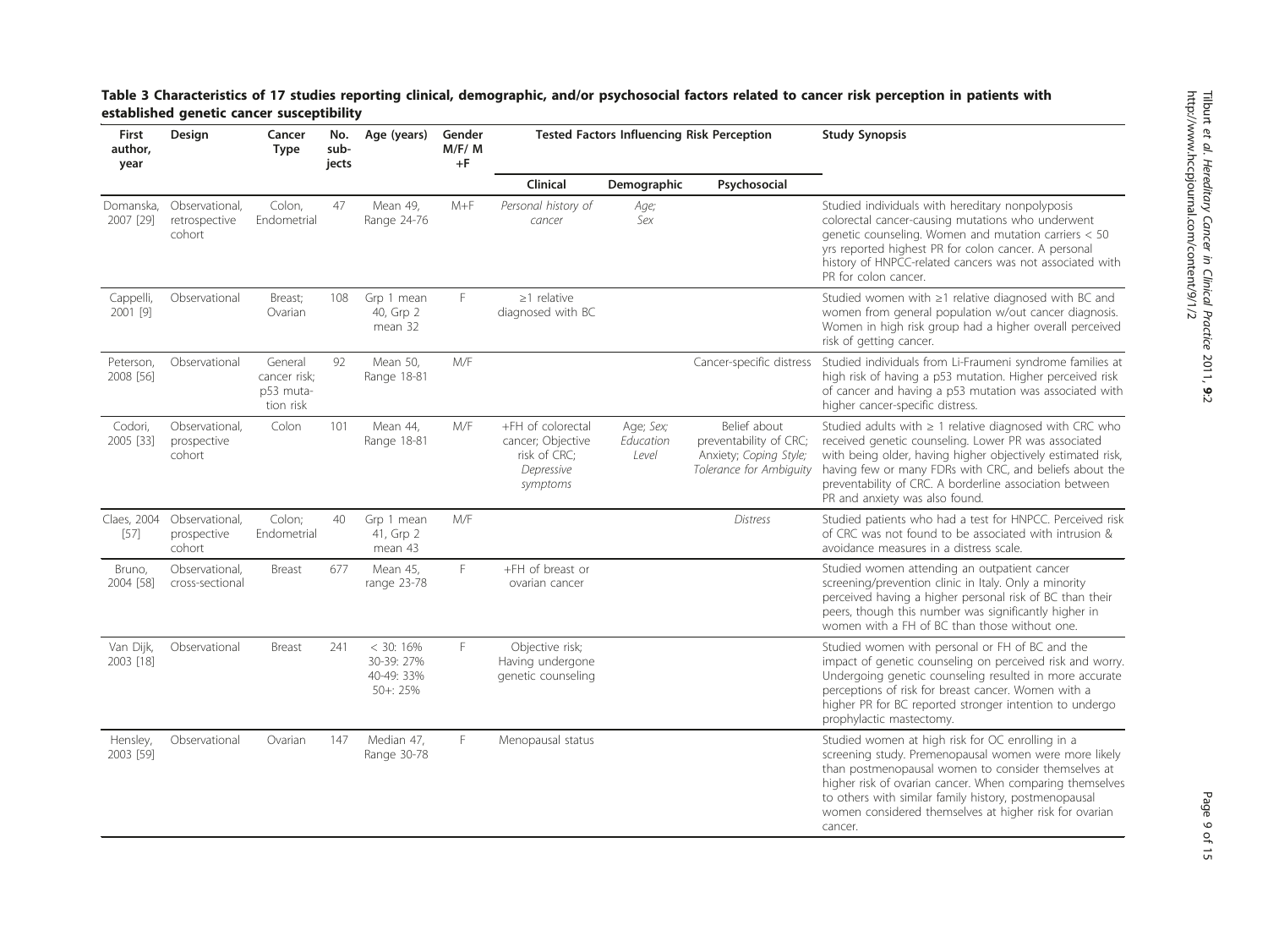| Di<br>Prospero,<br>2001 [24] | Observational                             | Breast;<br>Ovarian               | 16  | Mean 55,<br>Range 39-83                                | M/F | Receipt of BRCA1/2<br>genetic test results                                  |                         |                                             | Studied individuals who received positive BRCA1/2 test<br>results. Cancer risk perception increased after receipt of<br>genetic test results.                                                                                                                                                                                                  |
|------------------------------|-------------------------------------------|----------------------------------|-----|--------------------------------------------------------|-----|-----------------------------------------------------------------------------|-------------------------|---------------------------------------------|------------------------------------------------------------------------------------------------------------------------------------------------------------------------------------------------------------------------------------------------------------------------------------------------------------------------------------------------|
| Bratt, 2000<br>$[41]$        | Observational.<br>cross-sectional         | Prostate                         | 110 | 40-49: 35%;<br>50-59: 36%:<br>60-69: 27%;<br>70-72: 2% | M   | Number affected<br>family members/<br>deceased relatives                    |                         | Cancer worry;<br>Depression                 | Studied unaffected men with a pedigree consistent with<br>hereditary prostate cancer. PR of cancer was positively<br>correlated with both the number of prostate cancer-<br>affected and deceased members in men's families. PR was<br>also associated with symptoms of depression and cancer<br>worry.                                        |
| Codori,<br>1999 [17]         | Observational,<br>cross-sectional         | Colon                            | 258 | Grp 1<br>median 44,<br>Grp 2<br>median 50              | M/F | Acceptance of<br>genetic testing                                            |                         | Frequency of thoughts<br>about CRC          | Studied FDRs of patients with CRC. Those who accepted<br>HNPCC testing had higher perceived risk compared to<br>those who declined. The association between risk<br>perception and uptake was dependent on frequency of<br>cancer thoughts.                                                                                                    |
| Rimes,<br>2006 [15]          | Observational,<br>prospective<br>cohort   | Breast;<br>Colon;<br>Ovarian     | 218 | Mean 39, SD<br>10                                      | M/F | +FH of cancer                                                               | Age                     | Anxiety                                     | Studied people with a FH of colon or breast and/or<br>ovarian cancer. Those with a FH of colon cancer had<br>lower PR of developing cancer than people with a FH of<br>BC and/or OC. Younger age predicted greater PR of<br>developing cancer. Before receiving genetic counseling,<br>higher anxiety was associated with higher PR of cancer. |
| Schwartz,<br>2000 [46]       | Observational.<br>prospective<br>cohort   | Breast;<br>Ovarian               | 290 | $<$ 45 years:<br>31%                                   | F   | BRCA1/2 test<br>'uptake'                                                    |                         | Spirituality/<br>Faith                      | Studied adult BC patients who had self-referred to the<br>Cancer Assessment and Risk Evaluation Clinic at a cancer<br>center. PR for BC and OC was found to be associated with<br>patients' decision to undergo BRCA1/2 testing. This<br>association was found to be modified by patients' degree<br>of spirituality.                          |
| van<br>Oostrom,<br>2007 [60] | Observational,<br>prospective<br>cohort   | Breast;<br>Colon;<br>Ovari<br>an | 271 | Grp 1 mean<br>43; Grp 2<br>mean 41                     | M/F | Familial mutation<br>type (HNPCC v.<br>BRCA1/2); Mutation<br>carrier status |                         |                                             | Studied individuals undergoing genetic testing for a<br>familial BRCA1/2 mutation or mutation predisposing to<br>HNPCC. There were no differences between BRCA1/2 and<br>HNPCC families in levels of perceived risk. For both<br>groups, actual carriers reported greater perceived risk after<br>disclosure of a positive test result.        |
| O'Neill,<br>2006 [44]        | Observational,<br>prospective<br>cohort   | Breast;<br>Ovarian               | 64  | Mean 57,<br>Range 36-80                                | F   |                                                                             |                         | Distress:<br>Intolerance for<br>uncertainty | Studied women with FH of BC who received<br>uninformative BRCA1/2 results, 6 months after test result<br>disclosure, patients who perceived an elevated BC risk and<br>who difficulty coping with uncertainty reported high<br>levels of ongoing distress.                                                                                     |
| Matloff,<br>2006 [12]        | Experimental                              | Breast                           | 48  | Mean 49,<br>Range 41-55                                | F   | Objective risk; Use of<br>hormone therapy                                   |                         | Cancer Worry                                | Studied menopausal women with ≥1 FDR with BC, some<br>of whom received a personalized risk assessment<br>intervention. Perceived risk and worry were significantly<br>positively correlated at 6 mos follow-up.                                                                                                                                |
| Martin,<br>2006 [11]         | Observational.<br>retrospective<br>cohort | Breast                           | 56  | Mean 44.<br>Range 23-71                                | F   | Number of relatives<br>with BC:                                             | Age; Education<br>Level | Depressive symptoms                         | Studied women with a FH of BC. Age and education level<br>were not found to be significantly associated with<br>perceived risk of breast cancer. However; there was a<br>slight trend toward a higher score on the depressive<br>symptoms scale with a higher level of PR.                                                                     |

#### Table 3 Characteristics of 17 studies reporting clinical, demographic, and/or psychosocial factors related to cancer risk perception in patients with established genetic cancer susceptibility (Continued)

NOTE: Factors in italicized text indicate non-significant associations. Common abbreviations include PR = perceived risk; FH = family history; BC = breast cancer; CRC = colorectal cancer; OC = ovarian cancer; FDR = first-degree relative.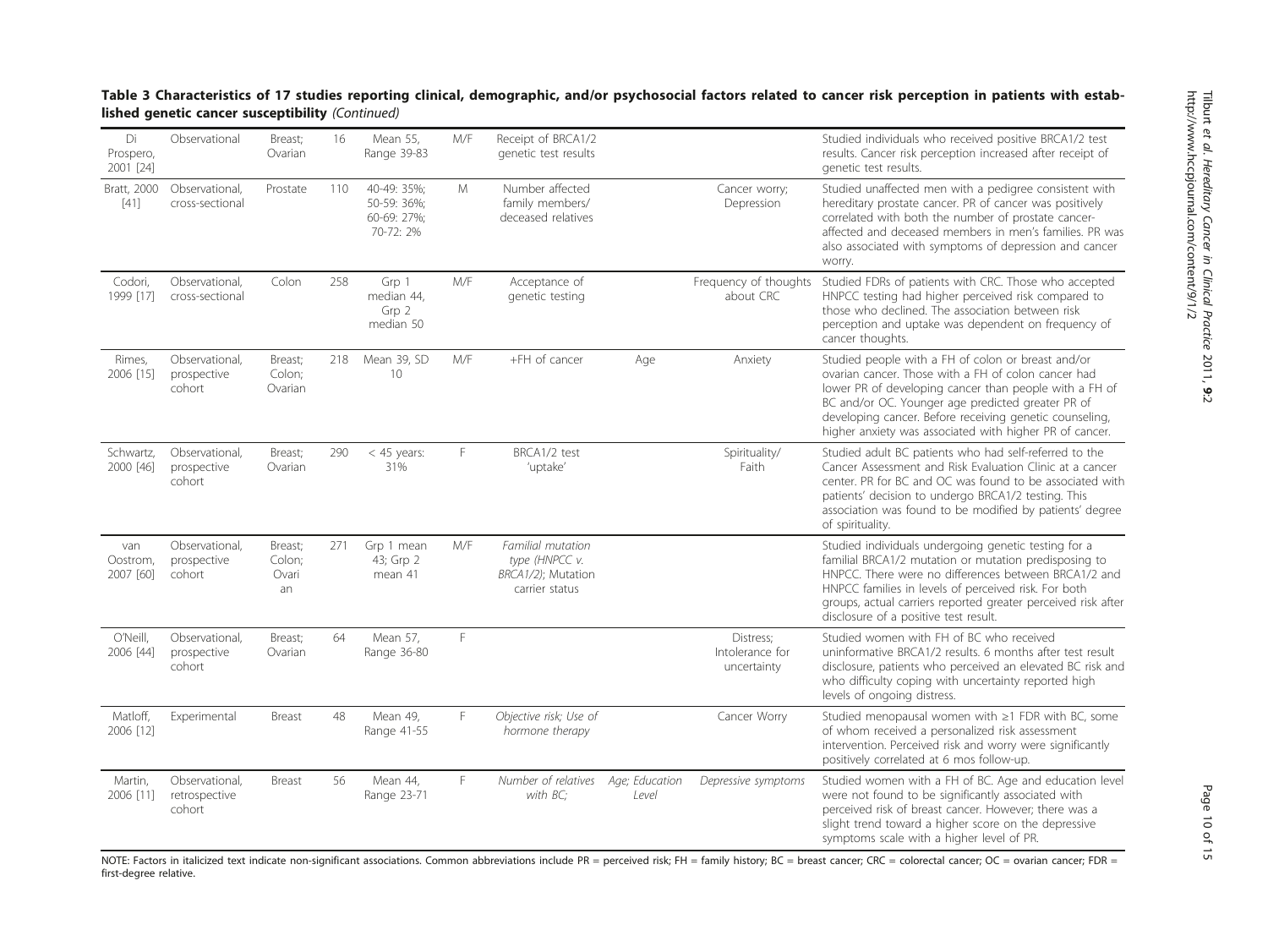<span id="page-10-0"></span>

continuous variables, and in some cases asked patients to estimate their absolute risk while in others participants were asked to compare their risk to a relevant comparison group (comparative risk). Thirty-seven studies used a single item measure of risk perception, 11 used two measures, three used three measures, and one study used four measures. Twenty-two studies assessed



accuracy of risk perception. Of these, six were in studies where subjects had undergone some kind of genetic testing. We provide further details of risk perception measures in an accompanying appendix (see Additional file [1](#page-13-0): Appendix).

Only 7 studies in our review referenced a specific theoretical model of health behavior as motivating or informing their research. These included the health belief model [\[9](#page-13-0)-[13\]](#page-13-0), the theory of planned behavior/theory of reasoned action [\[12](#page-13-0),[14\]](#page-13-0), the cognitive behavioral model of health anxiety [[15\]](#page-13-0), and the precaution adoption model [[16\]](#page-13-0).

The major clinical, demographic, and psychosocial factors influencing risk perception in patient populations at high risk for cancer are described below. Tables [2](#page-3-0) and [3](#page-8-0) show results of the review stratified by risk perception in those who had not undergone genetic susceptibility testing as well as risk perception in those who had undergone such testing. Any differences between groups are discussed in the text.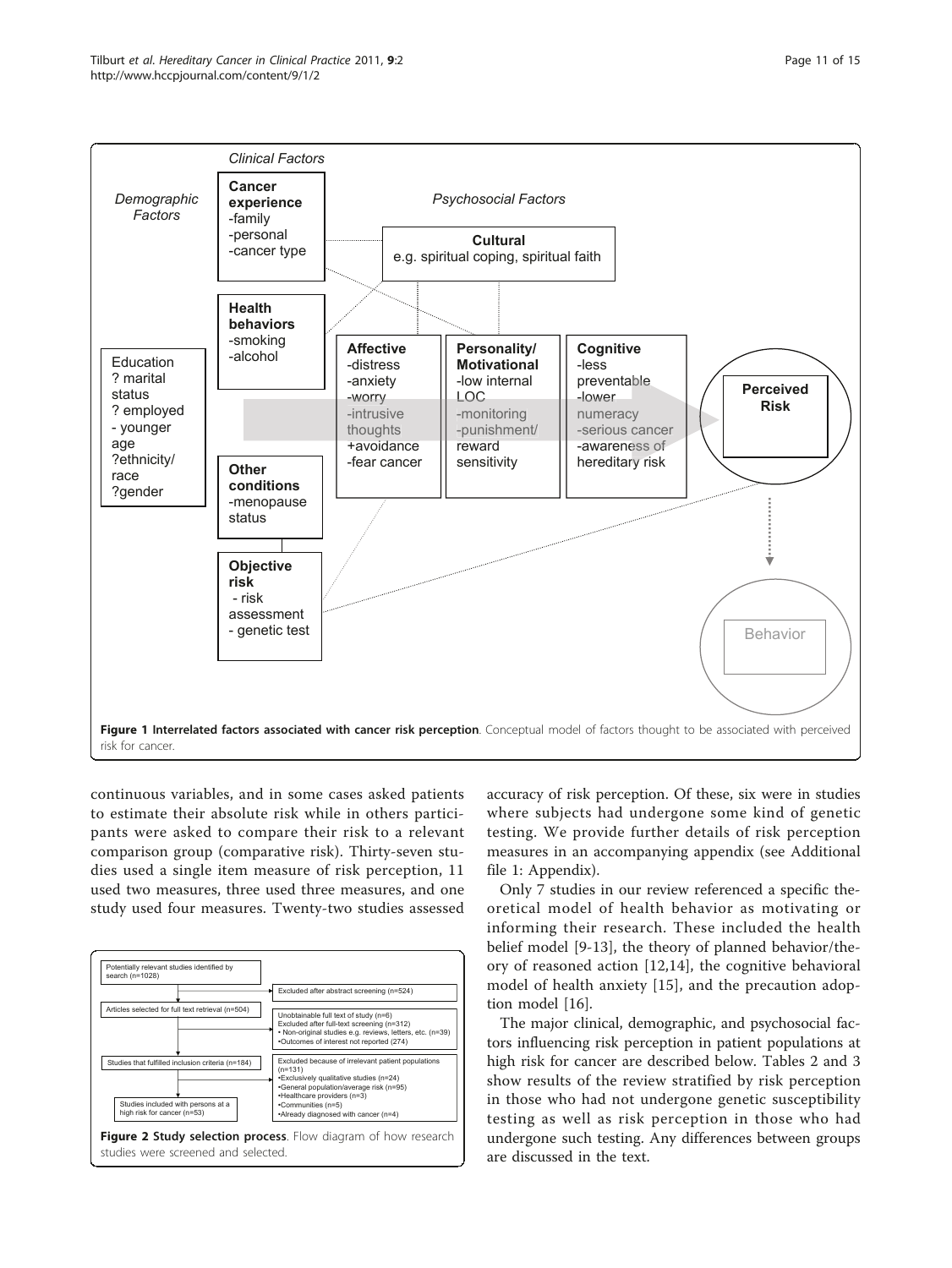#### Clinical factors

A variety of clinical factors were associated with cancer risk perception. The most common association included a family history of cancer or precancerous lesions (n = 11). Others included type of cancer [[3](#page-13-0)], objective cancer risk (e.g. from the Gail Model) [[17](#page-13-0)-[19\]](#page-13-0), having received genetic counseling or written documentation of genetic testing results [\[20](#page-13-0)-[23\]](#page-13-0), and family history of death from the cancer of interest [[19\]](#page-13-0). Clinical factors influencing risk perception among those who had undergone genetic susceptibility testing focussed primarily on the extent to which having undergone testing itself was a predictor of risk perception [[17,18,](#page-13-0)[24\]](#page-14-0). In several studies of patients with strong family history but no genetic testing, the retrospective observation of having undergone screening, prophylactic surgery, or biopsy was associated with risk perception [[25-27\]](#page-14-0).

#### Demographic factors

#### Age

Ten studies examined associations between age and risk perception with variable findings. For instance, Rimes et al found that, among those with a family history of colon cancer, younger age predicted greater perceived risk of developing cancer [[15](#page-13-0)]. Likewise, Lerman et al found that women in the 30-34 and 50+ categories were less likely to perceive themselves as having an elevated risk than were women in other age groups [\[28\]](#page-14-0). No studies tested the association between age and accuracy of risk perception.

#### Gender

Just two studies examined associations between gender and risk perception. Domanska noted that men and women differed in the proportions of those who perceived their lifetime risk of colorectal cancer as being greater than 60%, but these differences were not significant [[29\]](#page-14-0). Since only 20% of all the studies focused on risk perception of non gender-specific cancers, there was minimal opportunity to evaluate the role of gender in cancer risk perception.

#### Race/Ethnicity

Only four studies explored the relationship between race/ethnicity and risk perception. Haas found that black women were less likely than white women to accurately perceive risk [[30](#page-14-0)]; Mellon found that being Caucasian was associated with higher risk perception [[3\]](#page-13-0); Blalock found that whites in a high risk group were more likely than blacks in the same group to rate heredity as a risk-increasing factor [[14](#page-13-0)]. Others tested but did not find significant associations between race/ethnicity and risk perception [\[31,32](#page-14-0)].

#### Other Demographic Factors

Some studies also tested for associations between other demographic factors and cancer risk perception. Rowe tested but did not find any association between marital status, employment status and risk perception [[31\]](#page-14-0), while Glanz et al found that having a college education was directly associated with higher colorectal cancer risk perception [\[16](#page-13-0)].

#### Psychosocial Factors

In addition to clinical and demographic factors that may influence risk perception, several key psychosocial factors were also identified. These include cognitive, affective, as well as personality and coping factors.

#### **Cognitive**

Beliefs about the nature of the participant's condition and its preventability were occasionally examined. Codori found that those who believed colorectal cancer was less preventable expressed a higher perceived risk of the disease [\[33](#page-14-0)]. Degree of awareness of one's family history or the hereditary nature of one's risk were also positively associated with risk perception [\[14,16\]](#page-13-0).

#### Affective

Distress, anxiety and worry have been consistently associated with risk perception in multiple studies. Lebel found that overestimation of risk was associated with greater distress among those undergoing biopsy of breast lesions [[34\]](#page-14-0). Audrain studied women with a family history of breast or ovarian cancer and found similar results [[35](#page-14-0)].

Some studies  $(n = 3)$  examined the association between risk perception and existing measures of distress including the Impact of Events Scale (with the intrusion and avoidance subscales) [[19,](#page-13-0)[36](#page-14-0),[37\]](#page-14-0), and the Total Mood Disturbance scale from the Profile of Mood States (POMS-TMD) [[38](#page-14-0)]. Andrykowski showed a negative association between perceived risk and avoidance among women who had undergone biopsy [[36](#page-14-0)]. That is, the greater the perceived risk, the less propensity for avoidance behavior. In contrast, Zakowski found that those whose parents had died of cancer had the highest levels of intrusive thoughts, avoidance and perceived risk [[19\]](#page-13-0).

Vernon's study of men at high risk of colorectal cancer [[27](#page-14-0)] and Collins' study of patients presenting at a genetic testing clinic [[39\]](#page-14-0) showed that perceived risk was directly associated with worry about being diagnosed with colorectal cancer. Rimes, Beebe-Dimmer, and Bratt came to similar conclusions with analogous affective measures [\[15](#page-13-0)[,40,41](#page-14-0)].

#### Personality and Coping

A few studies showed that the encoding pattern of "monitoring," (i.e., scanning for, attending to, and amplifying cancer threats) [\[42](#page-14-0),[43](#page-14-0)] as well as specific coping styles [[33,44](#page-14-0)] were also correlated with higher risk perception. Finally, two studies showed an inverse relationship between spirituality/spiritual coping and risk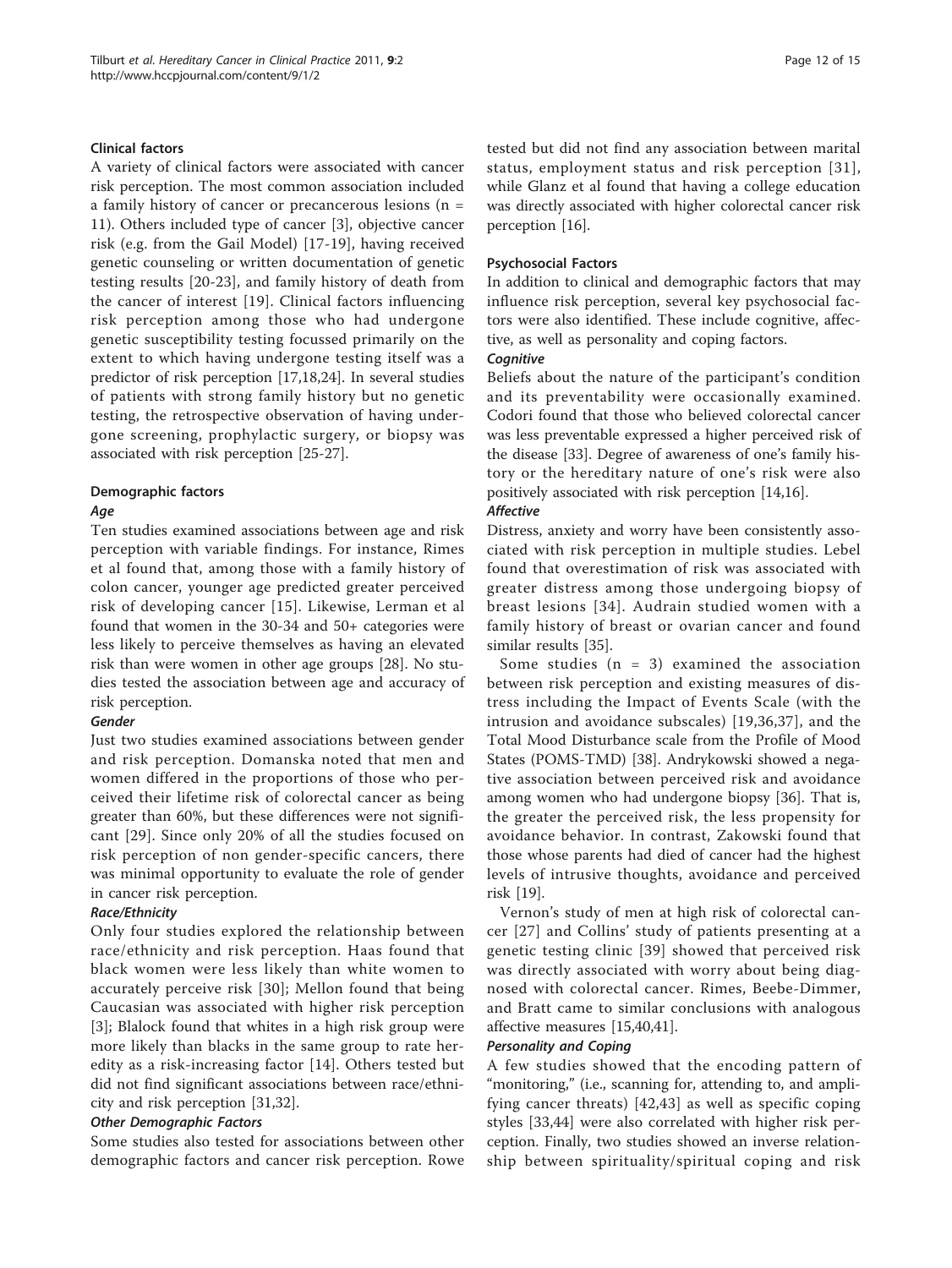perception [[45,46\]](#page-14-0), suggesting a possible relationship between belief systems and interpretation of risk.

#### **Discussion**

In this systematic review of 53 studies of patients at high risk for cancer we identified several key clinical, demographic, and psychosocial factors associated with perceived risk of acquiring cancer in these patient populations. These are depicted in Figure [1.](#page-10-0) These results highlight known and unknown factors related to the science of risk perception assessment in patients at higher than average risk for cancer.

Most of the studies evaluated in this review used an observational design studying mostly women and their perceived risk of developing breast or ovarian cancer often in the context of genetic testing. In contrast, little literature was found on factors influencing risk perception of acquiring other common cancers such as prostate and colorectal cancer. Clinical factors associated with cancer risk perception included the extent of family history, as well as previous preventive tests and treatments. Demographic factors including age, race/ethnicity, and education level may play a role in risk perception. No studies were designed to assess factors influencing risk perception in a prospective and stratified manner for groups such as ethnic minorities or elderly populations.

Based on this literature, cognitive factors including beliefs about the preventability and severity of the condition, as well as the ability to process numerical information may be important in risk perception. We also observed consistently reported associations between affective factors such as distress, depression, worry and risk perception. These are perhaps the best characterized factors influencing cancer risk perception in high risk patients. A limited number of personality and coping factors may also relate to risk perception.

Our findings complement those of previous systematic reviews by highlighting the strides taken in describing key factors influencing cancer risk perception, especially affective factors. Like Vernon, we focused on key cognitive and affective correlates of cancer risk perception in hopes that a more complete description of such factors could empirically inform future interventions. Unlike Vernon, we focused on groups at high risk, believing the specific needs of these populations are under-explored, increasingly salient, and distinct from the general population. Katapodi found weak but significant associations between perceived risk and age, education, race, and worry; our findings five years later across multiple cancers demonstrate analogous associations. Each of these domains deserves further exploration in longitudinal and experimental studies.

These data suggest several limitations of the current literature on cancer risk perception among those with a

potential inherited predisposition to cancer. Taking the next step in improving the measurement of risk perception such as better discriminating between the merits of rating comparative risk versus estimating objective risk could help standardize the cancer risk perception literature. Another limitation to current conceptions of risk relates to current modes of measurement which are generally uni-dimensional (i.e. measuring magnitude or frequency of risk, but not both) and/or contain only single item measures. Multi-dimensional measures that capture frequency, magnitude, as well as individual- and sociallevel aspects of risk perception need to be developed and utilized. In addition, few studies employed sophisticated measurement or analytic techniques like latent variable modeling, path analysis, or the like. Along with experimental study designs in which investigators would specify *a priori* hypothesized relationships and the direction of those relationships, these techniques would provide a sound basis for causal inferences related to risk perception research to be made.

Finally, this systematic review did not identify potential rich networks of social and behavioral influences that may cause some persons to deeply engage with their risk, while others seem to push it aside. Such dynamics related to the salience of perceived risk information would be important to address in more sophisticated analyses that contextualize risk in the broad fabric of patients' lives and social networks.

#### Clinical Implications

Research defining correlates of perceived risk of acquiring cancer among those with elevated cancer susceptibility suggest several clinical implications. Interventions to address perceived risk of developing cancer among high risk populations should not only rely on facts about clinical and demographic characteristics, but also on the real psychosocial factors that may influence risk perception for those at high risk for cancer. Risk perception is not merely a cognitive process, but an affective and existential one. The relationship between worry and risk perception that we so consistently observed suggests that worry may influence screening behaviors among high risk patients regardless of the whether sound evidence exists for the clinical utility of those screening tests, such as in the case of direct-to-consumer genomic testing. This creates tensions for practicing clinicians who strive to judiciously utilize tests in a manner consistent with the best available evidence and the patient's values. Risk perception is an unavoidably affectivelyloaded filter and is thus quite susceptible to manipulation and distortion, making approaches to informed decision-making that acknowledge and work in concert with these influences in high risk populations especially challenging and necessary.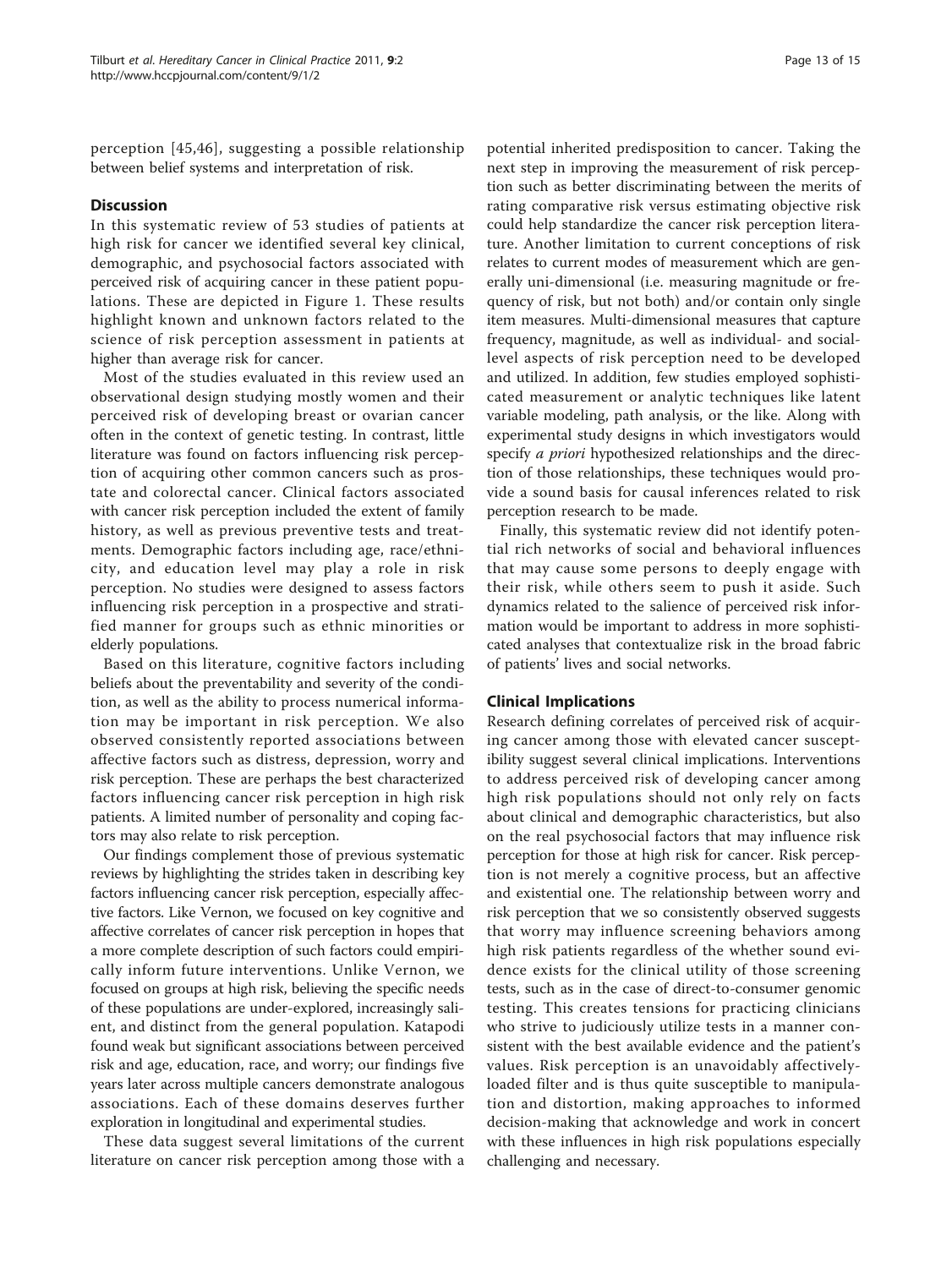#### <span id="page-13-0"></span>Conclusions

Overall, these data suggest that the science of characterizing and improving risk perception in cancer, although evolving, is still relatively undeveloped at least in several key clinical topic areas. First, future studies focusing on cancer risk perception among men, racially/ethnically diverse populations that experience cancer disparities and the elderly would add considerable value to the literature. Research dedicated to risk perception related to specific topics such as adoption of lifestyle behaviors, the use of complementary/integrative medicine, genomic technologies in prediction and prognostication, or participation in research studies including chemoprevention would have potentially wide-reaching implications for cancer control initiatives.

#### Additional material

[Additional file 1: A](http://www.biomedcentral.com/content/supplementary/1897-4287-9-2-S1.DOC)ppendix. Table showing details about risk perception measures used in reviewed studies.

#### Acknowledgements and Funding

This publication was made possible by Mayo Clinic Department of Medicine funding to Dr. Tilburt and from career development funding to Drs. Tilburt and Ehlers from Grant Number 1 KL2 RR024151 from the National Center for Research Resources (NCRR), a component of the National Institutes of Health (NIH), and the NIH Roadmap for Medical Research. Its contents are solely the responsibility of the authors and do not necessarily represent the official view of NCRR or NIH. Information on NCRR is available at [http://www.ncrr.](http://www.ncrr.nih.gov/) [nih.gov/](http://www.ncrr.nih.gov/). Information on Reengineering the Clinical Research Enterprise can be obtained from [http://nihroadmap.nih.gov.](http://nihroadmap.nih.gov) Dr. Tilburt had full access to all of the data in the study and takes responsibility for the integrity of the data and the accuracy of the data analysis.

#### Author details

<sup>1</sup> Division of General Internal Medicine, Mayo Clinic, Rochester, Minnesota, USA. <sup>2</sup>Biomedical Ethics Research, Mayo Clinic, Rochester, Minnesota, USA.<br><sup>3</sup>Knowledge and Encounter Research Unit, Mayo Clinic, Rochester. <sup>3</sup> Knowledge and Encounter Research Unit, Mayo Clinic, Rochester, Minnesota, USA. <sup>4</sup>Department of Psychiatry & Psychology, Mayo Clinic, Rochester, Minnesota, USA. <sup>5</sup>Department of Oncology, Mayo Clinic, Rochester, Minnesota, USA. <sup>6</sup>Division of Health Care Policy & Research, Department of Health Sciences Research, Mayo Clinic, Rochester, Minnesota, USA. <sup>7</sup>Mayo Clinic College of Medicine, Mayo Medical Library, Mayo Clinic, Rochester, Minnesota, USA. <sup>8</sup>Division of Preventive Medicine, Mayo Clinic, Rochester, Minnesota, USA.

#### Authors' contributions

JT conceived of the study and, along with PE, MM, designed the study search strategy. JT, KJ, PS, DE, BC, JC, SE, and KN reviewed study abstracts and extracted data from full text articles. ML assisted with acquisition of articles and helped design data abstraction forms. JT, KJ, PS, DE, KN, and MM helped to draft the manuscript. All authors read and approved the final manuscript.

#### Competing interests

The authors declare that they have no competing interests.

Received: 6 January 2011 Accepted: 19 May 2011 Published: 19 May 2011

#### References

Weinstein ND, Klein WM: [Resistance of personal risk perceptions to](http://www.ncbi.nlm.nih.gov/pubmed/7789348?dopt=Abstract) [debiasing interventions.](http://www.ncbi.nlm.nih.gov/pubmed/7789348?dopt=Abstract) Health Psychol 1995, 14(2):132-40.

- 2. Vernon SW: [Risk perception and risk communication for cancer](http://www.ncbi.nlm.nih.gov/pubmed/10854465?dopt=Abstract) [screening behaviors: a review.](http://www.ncbi.nlm.nih.gov/pubmed/10854465?dopt=Abstract) J Natl Cancer Inst Monogr 1999, 25:101-19.
- 3. Mellon S, Gold R, Janisse J, Cichon M, Tainsky MA, Simon MS, et al: [Risk](http://www.ncbi.nlm.nih.gov/pubmed/18613300?dopt=Abstract) [perception and cancer worries in families at increased risk of familial](http://www.ncbi.nlm.nih.gov/pubmed/18613300?dopt=Abstract) [breast/ovarian cancer.](http://www.ncbi.nlm.nih.gov/pubmed/18613300?dopt=Abstract) Psycho-Oncology 2008, 17(8):756-66.
- Klein WM, Stefanek ME: [Cancer risk elicitation and communication:](http://www.ncbi.nlm.nih.gov/pubmed/17507441?dopt=Abstract) [lessons from the psychology of risk perception.](http://www.ncbi.nlm.nih.gov/pubmed/17507441?dopt=Abstract) CA Cancer J Clin 2007, 57(3):147-67.
- 5. Katapodi MC, Lee KA, Facione NC, Dodd MJ: [Predictors of perceived](http://www.ncbi.nlm.nih.gov/pubmed/15020172?dopt=Abstract) [breast cancer risk and the relation between perceived risk and breast](http://www.ncbi.nlm.nih.gov/pubmed/15020172?dopt=Abstract) [cancer screening: a meta-analytic review.](http://www.ncbi.nlm.nih.gov/pubmed/15020172?dopt=Abstract) Prev Med 2004, 38(4):388-402.
- 6. Edwards A, Elwyn G: [Understanding risk and lessons for clinical risk](http://www.ncbi.nlm.nih.gov/pubmed/11533431?dopt=Abstract) [communication about treatment preferences.](http://www.ncbi.nlm.nih.gov/pubmed/11533431?dopt=Abstract) Qual Health Care 2001, 10(Suppl 1):i9-13.
- 7. Stanton AL: [Psychosocial concerns and interventions for cancer survivors.](http://www.ncbi.nlm.nih.gov/pubmed/17093275?dopt=Abstract) J Clin Oncol 2006, 24(32):5132-7.
- 8. Moher D, Liberati A, Tetzlaff J, Altman DG: Preferred reporting items for systematic reviews and meta-analyses: the PRISMA statement. Ann Intern Med 2009, 151(4):W64, 264-9.
- 9. Cappelli M, Surh L, Walker M, Korneluk Y, Humphreys L, Verma S, et al: [Psychological and social predictors of decisions about genetic testing](http://www.ncbi.nlm.nih.gov/pubmed/21598377?dopt=Abstract) [for breast cancer in high-risk women.](http://www.ncbi.nlm.nih.gov/pubmed/21598377?dopt=Abstract) Psychology, Health & Medicine 2001, 6(3):321-33.
- 10. Cappelli M, Verma S, Korneluk Y, Hunter D, Tomiak E, Allanson J, et al: [Psychological and genetic counseling implications for adolescent](http://www.ncbi.nlm.nih.gov/pubmed/15857415?dopt=Abstract) [daughters of mothers with breast cancer.](http://www.ncbi.nlm.nih.gov/pubmed/15857415?dopt=Abstract) Clinical Genetics 2005, 67(6):481-91.
- 11. Martin W, Degner L: [Perception of risk and surveillance practices of](http://www.ncbi.nlm.nih.gov/pubmed/16783123?dopt=Abstract) [women with a family history of breast cancer.](http://www.ncbi.nlm.nih.gov/pubmed/16783123?dopt=Abstract) Cancer Nursing 2006, 29(3):227-35.
- 12. Matloff ET, Moyer A, Shannon KM, Niendorf KB, Col NF: [Healthy women](http://www.ncbi.nlm.nih.gov/pubmed/21598432?dopt=Abstract) [with a family history of breast cancer: Impact of a tailored genetic](http://www.ncbi.nlm.nih.gov/pubmed/21598432?dopt=Abstract) [counseling intervention on risk perception, knowledge, and menopausal](http://www.ncbi.nlm.nih.gov/pubmed/21598432?dopt=Abstract) [therapy decision making.](http://www.ncbi.nlm.nih.gov/pubmed/21598432?dopt=Abstract) Journal of Women's Health 2006, 15(7):843-56.
- 13. Salsman JM, Pavlik E, Boerner LM, Andrykowski MA: [Clinical, demographic,](http://www.ncbi.nlm.nih.gov/pubmed/15226040?dopt=Abstract) [and psychological characteristics of new, asymptomatic participants in a](http://www.ncbi.nlm.nih.gov/pubmed/15226040?dopt=Abstract) [transvaginal ultrasound screening program for ovarian cancer.](http://www.ncbi.nlm.nih.gov/pubmed/15226040?dopt=Abstract) Preventive Medicine 2004, 39(2):315-22.
- 14. Blalock SJ, DeVellis BM, Afifi RA, Sandler RS: [Risk perceptions and participation](http://www.ncbi.nlm.nih.gov/pubmed/2286186?dopt=Abstract) [in colorectal cancer screening.](http://www.ncbi.nlm.nih.gov/pubmed/2286186?dopt=Abstract) Health Psychology 1990, 9(6):792-806.
- 15. Rimes KA, Salkovskis PM, Jones L, Lucassen AM: [Applying a cognitive](http://www.ncbi.nlm.nih.gov/pubmed/16569108?dopt=Abstract)[behavioral model of health anxiety in a cancer genetics service.](http://www.ncbi.nlm.nih.gov/pubmed/16569108?dopt=Abstract) Health Psychology 2006, 25(2):171-80.
- 16. Glanz K, Grove J, Marchand LL, Gotay C: Underreporting of family history of colon cancer: Correlates and implications. Cancer Epidemiology Biomarkers and Prevention 1999, 8(7):635-9.
- 17. Codori AM, Petersen GM, Miglioretti DL, Larkin EK, Bushey MT, Young C, et al: Attitudes toward colon cancer gene testing: Factors predicting test uptake. Cancer Epidemiology Biomarkers and Prevention 1999, 8(4 II):345-51.
- 18. VanDijk S, Otten W, Zoeteweij MW, Timmermans DRM, Asperen CJV, Breuning MH, et al: [Genetic counselling and the intention to undergo](http://www.ncbi.nlm.nih.gov/pubmed/12771979?dopt=Abstract) [prophylactic mastectomy: Effects of a breast cancer risk assessment.](http://www.ncbi.nlm.nih.gov/pubmed/12771979?dopt=Abstract) British Journal of Cancer 2003, 88(11):1675-81.
- 19. Zakowski SG, Valdimarsdottir HB, Bovbjerg DH, Borgen P, Holland J, Kash K, et al: [Predictors of intrusive thoughts and avoidance in women with](http://www.ncbi.nlm.nih.gov/pubmed/9706363?dopt=Abstract) [family histories of breast cancer.](http://www.ncbi.nlm.nih.gov/pubmed/9706363?dopt=Abstract) Annals of Behavioral Medicine 1997, 19(4):362-9.
- 20. Bjorvatn C, Eide GE, Hanestad BR, Oyen N, Havik OE, Carlsson A, et al: [Risk](http://www.ncbi.nlm.nih.gov/pubmed/17279329?dopt=Abstract) [perception, worry and satisfaction related to genetic counseling for](http://www.ncbi.nlm.nih.gov/pubmed/17279329?dopt=Abstract) [hereditary cancer.](http://www.ncbi.nlm.nih.gov/pubmed/17279329?dopt=Abstract) Journal of Genetic Counseling 2007, 16(2):211-22.
- 21. Emery J, Morris H, Goodchild R, Fanshawe T, Prevost AT, Bobrow M, et al: [The GRAIDS trial: A cluster randomised controlled trial of computer](http://www.ncbi.nlm.nih.gov/pubmed/17700548?dopt=Abstract) [decision support for the management of familial cancer risk in primary](http://www.ncbi.nlm.nih.gov/pubmed/17700548?dopt=Abstract) [care.](http://www.ncbi.nlm.nih.gov/pubmed/17700548?dopt=Abstract) British Journal of Cancer 2007, 97(4):486-93.
- 22. Lobb EA, Butow PN, Barratt A, Meiser B, Gaff C, Young MA, et al: [Communication and information-giving in high-risk breast cancer](http://www.ncbi.nlm.nih.gov/pubmed/14735171?dopt=Abstract) [consultations: Influence on patient outcomes.](http://www.ncbi.nlm.nih.gov/pubmed/14735171?dopt=Abstract) British Journal of Cancer 2004, 90(2):321-7.
- 23. Watson M, Lloyd S, Davidson J, Meyer L, Eeles R, Ebbs S, et al: [The impact](http://www.ncbi.nlm.nih.gov/pubmed/10070883?dopt=Abstract) [of genetic counselling on risk perception and mental health in women](http://www.ncbi.nlm.nih.gov/pubmed/10070883?dopt=Abstract)